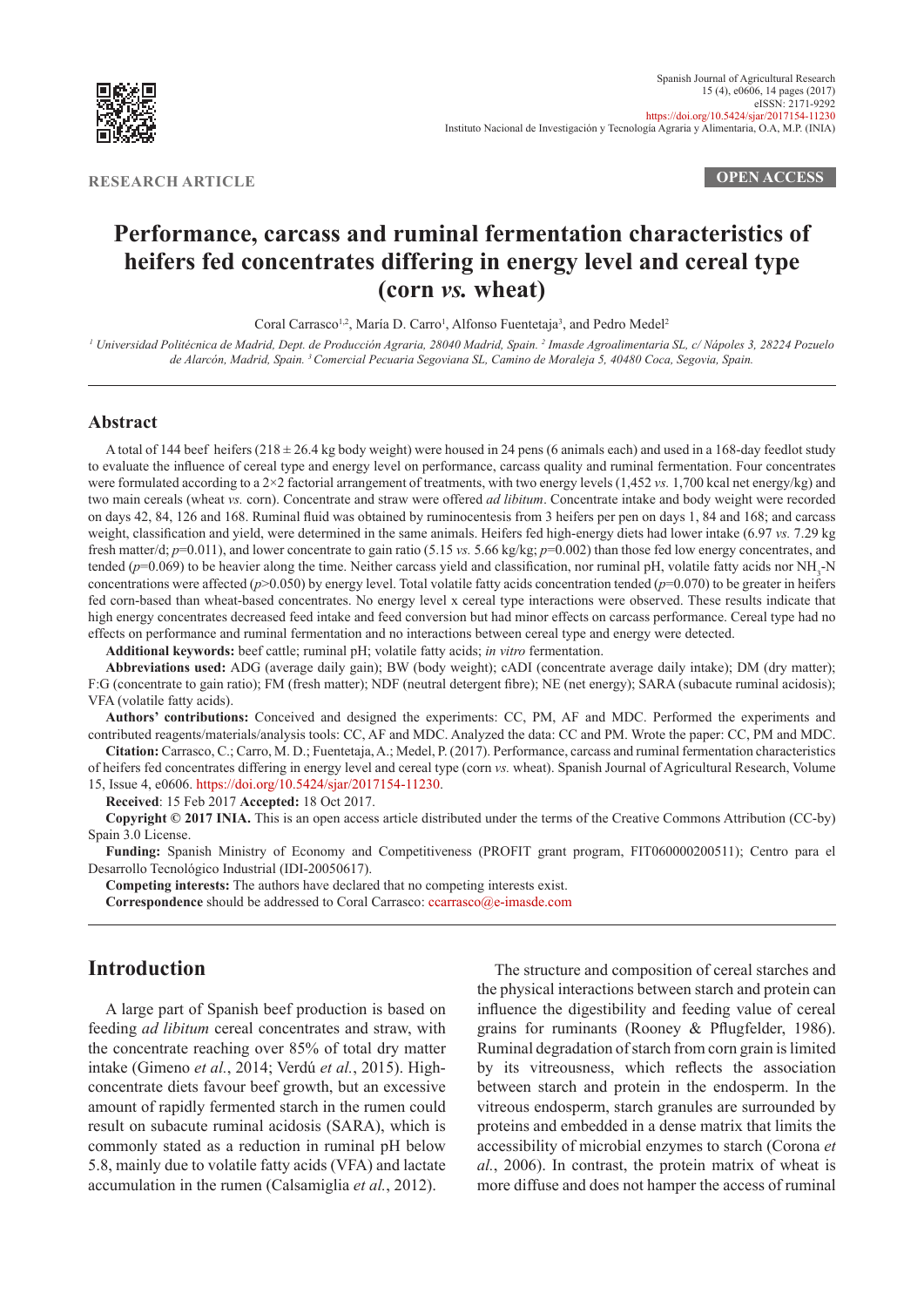microbes to starch granules (McAllister *et al.*, 2006). Although the endosperm in different wheat types differs in hardness, all wheat types are digested more rapidly than corn in the rumen (Yang *et al.*, 2014), and greater *in situ* disappearance rates and theoretical degradability values for wheat compared to corn have been reported (0.302 *vs.* 0.058%/h and 90.1 *vs.* 58.4%, respectively; Bacha, 1991).

Therefore, a high proportion of wheat in the concentrate could favour SARA incidence compared with corn, especially in diets with low effective neutral detergent fibre (NDF) content (Owens *et al.*, 1997). However, most of scientific research to evaluate the dietary effects of corn and wheat has been carried out in dairy cows (reviewed by Ferraretto *et al.*, 2013). Some comparative studies have also been conducted with beef cattle but, in most of them, the concentrates also included monensin, which is currently banned in Europe and can mask the effects of different cereals on ruminal fermentation (Yang *et al.*, 2014). In addition, the response of beef cattle to corn and wheat-based concentrates, as measured by feedlot performance, may be influenced by the rest of the ingredients in the diet, which, in turn, determine its energy level. Our hypothesis is that the use of wheat instead of corn in high energy diets, with low NDF content and without monensin, may increase the risk of SARA and have an impact on growth performance and ruminal fermentation, whereas the effect of cereal type could be insignificant in low energy diets.

Therefore, the objective of the current study was to assess the interaction of cereal type (corn *vs.* wheat) and energy level of the diet on growth performance, carcass quality and ruminal fermentation characteristics of beef cattle.

### **Material and methods**

The experimental protocols were approved by the institutional Animal Care Committee of the Technical University of Madrid (Madrid, Spain), and the study was conducted in accordance with the Spanish guidelines for experimental animal protection (BOE, 2013).

### **Animals, diets and experimental design**

A total of 144 Charolaise cross heifers were used. Upon arrival to the experimental farm (Comercial Pecuaria Segoviana SL, Coca, Spain), each animal was treated for endo- and ecto-parasites with ivermectin (1 mL per 50 kg body weight (BW), Ivomec, Merial Laboratorios SA, Barcelona) and

vaccinated against infectious bovine rhinotracheitis, parainflueza-3 and bovine viral diarrhoea (2 mL per animal, Cattlemaster-4, Zoetis Spain SLU, Madrid), enterotoxemia and carbuncle (2 mL per animal, Miloxan, Merial Laboratorios SA, Barcelona, Spain). A booster dose was given 3 weeks later.

Before starting the trial, all heifers were fed an adaptation diet consisting of concentrate and barley straw for 7 days. Concentrate was provided twice a day, and the amount provided was recorded. Fresh water and straw was freely accessible at all times. The main ingredients in the concentrate were sunflower seed, olive pulp, soybean hulls, corn grain, corn distiller's dried grains with solubles (DDGS), barley straw pelleted, sugar beet pulp, rice bran, soybean meal, palm kernel meal, peas meal, calcium carbonate, sepiolite, wheat middling, sodium chloride and animal fat (189, 100, 100, 100, 100, 100, 70, 60, 50, 30, 28, 25, 24, 15, 7 and 2 g/kg fresh matter (FM), respectively). Calculated chemical composition based on FEDNA (de Blas *et al.*, 2010) was 88.0, 16.9, 38.6 and 4.9% of organic matter, crude protein, neutral detergent fibre and starch, respectively (dry matter (DM) basis).

At the beginning of the experimental period, heifers were weighted and assigned to 24 pens (6 heifers each) according to their BW (average  $218 \pm 26.4$  kg). The pens were  $5.0 \times 7.0$  m, had continuous concrete floor, and barley straw was used as bedding material. Pens were randomly allotted to one of the four experimental treatments (6 pens per treatment) following a totally randomized experimental design. Four concentrates were formulated following NRC (2000) requirements for growing/finishing heifers of 350 kg BW and 1.5 kg average daily gain (ADG) according to a  $2 \times 2$ factorial arrangement of treatments. The concentrates had energy levels of 1,452 kcal of net energy (NE)/kg (low energy; 713 and 739 kcal of NE for maintenance and growth per kg, respectively) or 1,700 kcal NE/kg (high energy; 835 and 865 kcal of NE for maintenance and growth per kg, respectively), and the main cereal type was either corn or wheat. Ingredient and chemical composition of the concentrates are shown in Table 1. Feed ingredients were ground (3 mm diameter pore sieve) and particle size was determined by dry sieving of a 400 g representative sample of each concentrate before pelleting. Samples were passed through sieves of 4.76, 2.36, 1.40, 0.80, 0.50 and 0.30 mm, and the amount of particles retained on each screen size was calculated.

Concentrate and full-length barley straw were provided separately *ad libitum* twice a day (0700 and 1800 h), and their supply was recorded daily throughout the trial. Concentrates were pelleted (3.5 mm diameter) to reduce feed selection and refusals, and supplied into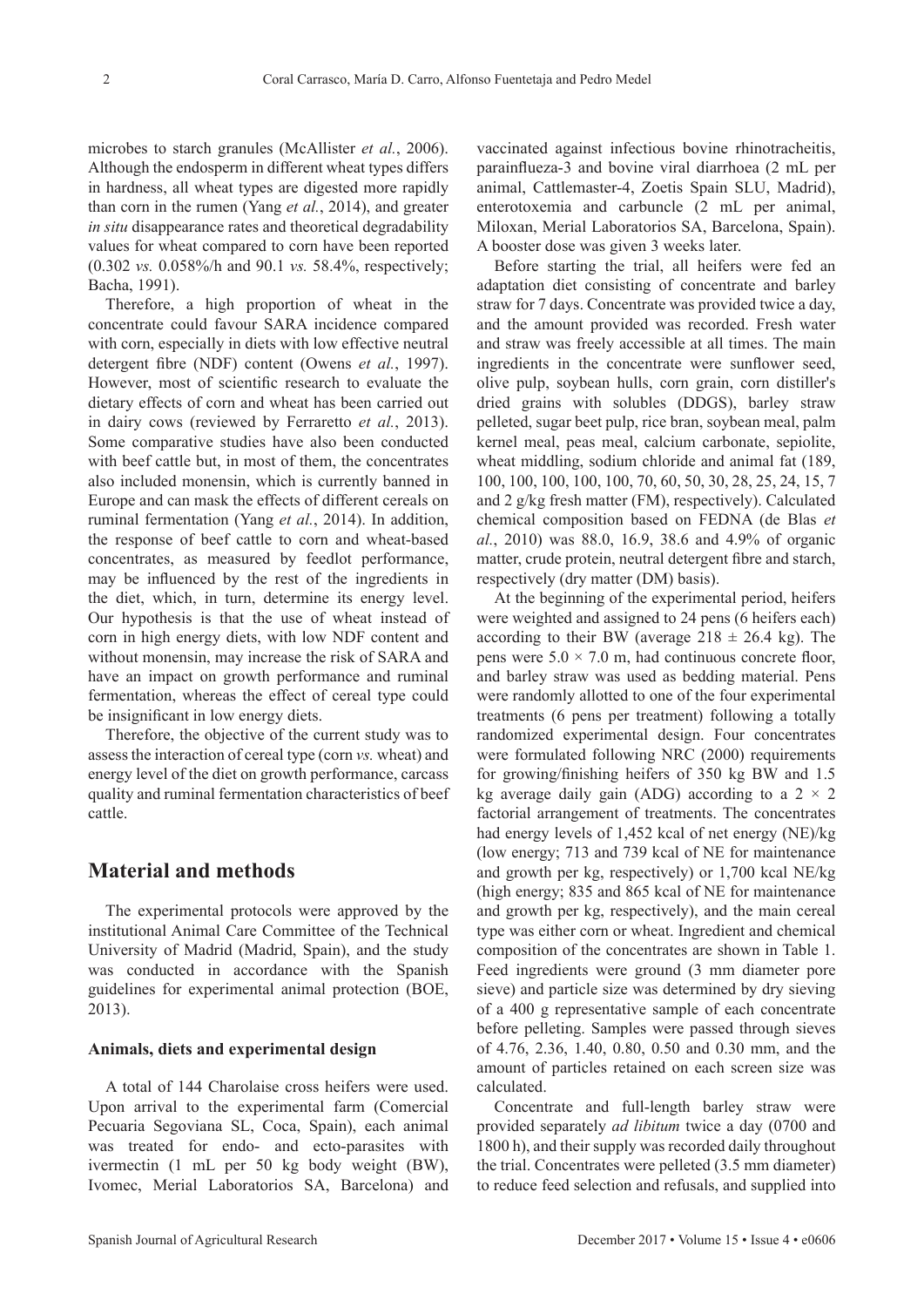|                                |                          | High corn   | <b>High wheat</b> |                          |  |
|--------------------------------|--------------------------|-------------|-------------------|--------------------------|--|
|                                | Low energy               | High energy | Low energy        | <b>High energy</b>       |  |
| Ingredients, g/kg as fed basis |                          |             |                   |                          |  |
| Wheat grain                    | $\overline{\phantom{0}}$ |             | 405               | 405                      |  |
| Barley grain                   | 100                      | 100         | 105               | 105                      |  |
| Corn grain                     | 400                      | 400         | ۰                 | $\overline{\phantom{0}}$ |  |

**Table 1.** Ingredients, chemical composition, durability and particle size distribution of the experimental concentrates<sup>1</sup>

| Wheat grain                         | $\overline{\phantom{a}}$ | $\qquad \qquad -$ | 405                      | 405                      |
|-------------------------------------|--------------------------|-------------------|--------------------------|--------------------------|
| Barley grain                        | 100                      | 100               | 105                      | 105                      |
| Corn grain                          | 400                      | 400               | $\blacksquare$           | $\mathbb{Z}^2$           |
| Wheat middlings                     | 156                      | 65.0              | 160                      | 65.0                     |
| Sunflower seed                      | 96.0                     | 76.1              | 96.0                     | $80.0\,$                 |
| Soybean meal (47% CP)               | 74.9                     | 59.2              | 50.7                     | 32.6                     |
| Palm kernel meal                    | 63.5                     | $80.0\,$          | 65.0                     | $80.0\,$                 |
| Barley straw <sup>2</sup>           | 62.7                     | 35.6              | 64.8                     | 35.6                     |
| Peas meal                           | $\overline{\phantom{a}}$ | 120               | $\overline{\phantom{a}}$ | 125                      |
| Sepiolite                           | 20.0                     | ÷                 | 20.0                     | $\overline{\phantom{a}}$ |
| Calcium carbonate                   | 19.3                     | 11.0              | 19.4                     | 11.3                     |
| Oleine <sup>3</sup>                 | ÷                        | 14.8              | 8.8                      | 15.0                     |
| Calcium soap <sup>4</sup>           | $\frac{1}{2}$            | 30.0              |                          | 30.0                     |
| Fat, rumen inert <sup>5</sup>       | $\overline{\phantom{a}}$ | $\overline{a}$    |                          | 9.4                      |
| Monocalcium phosphate               | 2.6                      | 2.2               | $\overline{\phantom{a}}$ | $\blacksquare$           |
| Sodium chloride                     | 2.9                      | 3.6               | 2.8                      | 3.6                      |
| Mineral/vitamin premix <sup>6</sup> | 2.5                      | 2.5               | 2.5                      | $2.5\,$                  |
| Chemical composition <sup>7</sup>   |                          |                   |                          |                          |
| Dry matter (g/kg)                   | 878 (5.3)                | 895 (3.2)         | 888 (9.2)                | 900(1.5)                 |
| Organic matter (g/kg DM)            | 930 (5.2)                | 934(5.2)          | 931 (6.6)                | 943 (7.8)                |
| Crude protein (g/kg DM)             | 170(9.1)                 | 167(7.9)          | 171(4.5)                 | 177(4.9)                 |
| Ether extract (g/kg DM)             | 35.8(4.6)                | 74.1 (4.9)        | 36.3(13.9)               | 75.1 (15.4)              |
| Neutral detergent fibre (g/kg DM)   | 241 (12.9)               | 216(9.5)          | 250(8.7)                 | 222 (7.9)                |
| Starch (g/kg DM)                    | 395 (18.8)               | 403 (29.3)        | 383(5.9)                 | 390 (17.5)               |
| Durability                          | 97.97 (0.47)             | 98.28 (0.21)      | 98.25 (0.41)             | 98.41 (0.18)             |
| Particle size (%) <sup>8</sup>      |                          |                   |                          |                          |
| $> 4.76$ mm                         | $0.87\,$                 | 0.37              | 1.62                     | $0.87\,$                 |
| $2.37 - 4.76$ mm                    | 1.50                     | 1.24              | 1.24                     | 1.25                     |
| $1.41 - 2.36$ mm                    | 8.50                     | 11.41             | 12.22                    | 13.00                    |
| $1.01 - 1.40$ mm                    | 17.75                    | 15.90             | 18.42                    | 18.50                    |
| $0.81 - 1.00$ mm                    | 8.25                     | 11.06             | 8.97                     | 11.00                    |
| $0.51 - 0.80$ mm                    | 18.88                    | 20.25             | 16.70                    | 19.13                    |
| $0.31 - 0.50$ mm                    | 22.87                    | 22.38             | 18.68                    | 21.12                    |
| $0.00 - 0.30$ mm                    | 21.38                    | 17.39             | 22.15                    | 15.13                    |
| Total $> 1$ mm                      | 28.62                    | 28.92             | 33.50                    | 33.62                    |
| Total $\leq 1$ mm                   | 71.38                    | 71.08             | 66.50                    | 66.38                    |

<sup>1</sup>Low energy: 1,453 kcal NE/kg; High energy: 1,700 kcal NE/kg [fresh matter basis, according to FEDNA (de Blas *et al.*, 2010)]. <sup>2</sup>A product based on barley straw treated with NaOH and pelleted. <sup>3</sup>A product based on olive soapstock (Refinación Industrial Oleícola SA, Ibros, Spain): Contained 980 g of ether extract/kg DM. Fatty acid profile (g/kg ether extract): 640 of C18:1, 160 of C18:2, 110 of C16:0, and 38 of C18:0. 4 Mixed fat calcium soap (Comercial Pecuaria Segoviana SL, Coca, Spain): Contained 850 g of ether extract/kg DM. Fatty acid profile (g/kg ether extract): 475 of C16:0, 370 of C18:1, 85 of C18:2 and 45 of C18:0. Ca content: 90 g/kg of DM. <sup>5</sup> Hydrogenated fat (Mateos SL, Cabezón de Pisuerga, Spain) containing 985 g of ether extract/kg of DM. Fatty acid profile (g/kg of ether extract): 470 of C16:0, 430 of C18:0 and 80 of C18:1. Mineral and vitamin premix (Comercial Pecuaria Segoviana SL, Segovia, Spain) contained: 8,000 IU of vitamin A (retinyl acetate), 1,600 IU of vitamin  $D_3$  (cholecalciferol), 6,000 IU of vitamin E ( $\alpha$ -tocopheryl acetate), 7.9 mg of Cu (copper sulfate), 0.7 mg of Co (cobalt (II) sulfate), 0.2 mg of Se (sodium selenite), 50 mg of Zn (zinc oxide), 35 mg of Mn (manganese oxide), 438 mg of Mg (magnesium oxide), 100 mg of S (potassium sulfate), 20 mg of Fe (iron sulfate) and 0.8 mg of I (potassium iodide). 7 Mean values (± standard deviation) of five samples. <sup>8</sup> Particle size of ground feed ingredients before pelleting.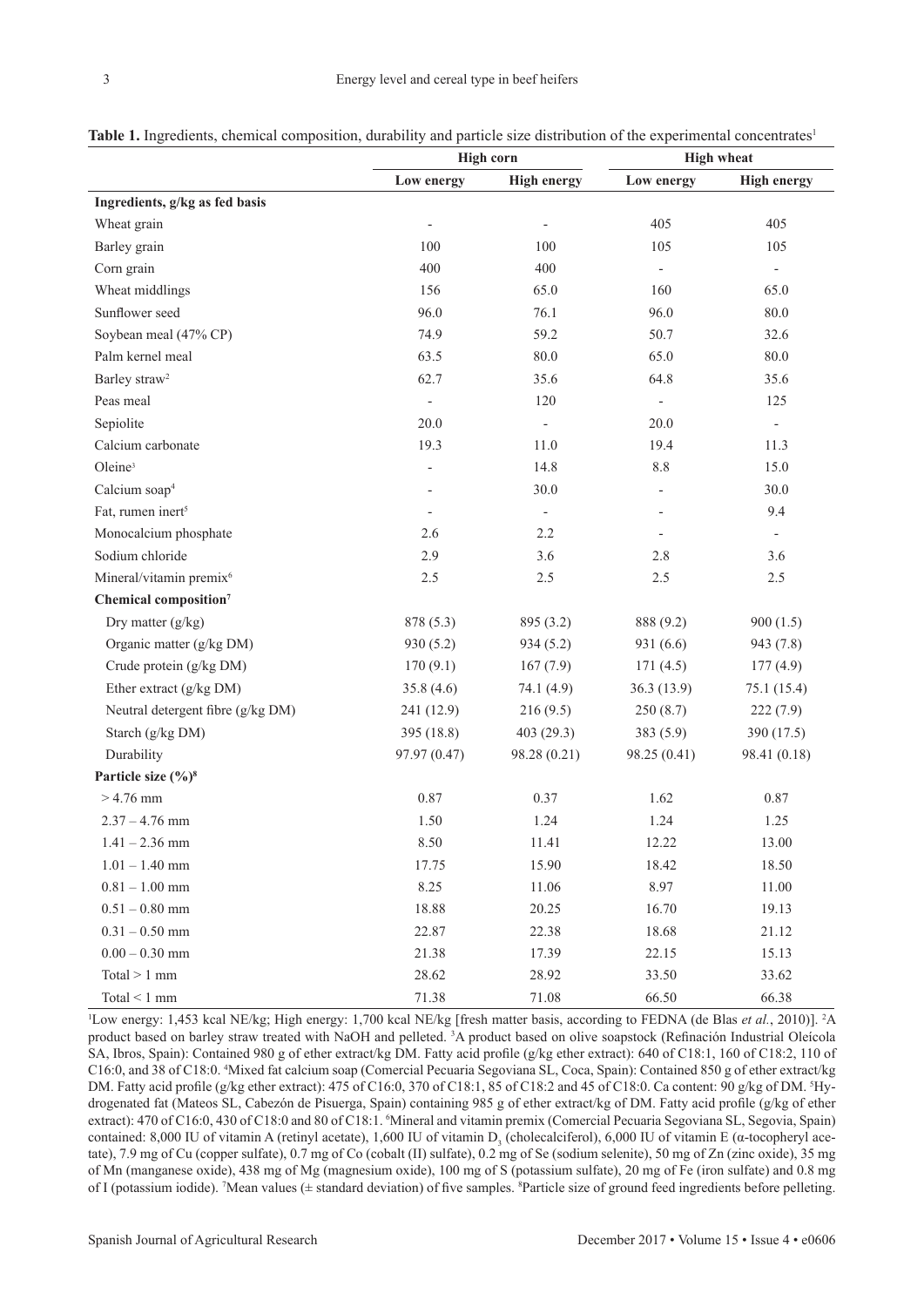a  $1.5 \times 0.2$  m line feed bunk. Concentrate supply was controlled by registering the number of packs provided to each pen per day. In addition, feed refusals were observed daily at feeding time to adjust the amount supplied to allow for 5% refusals, and orts were removed and weighed when any spoilage was detected. Straw was offered in a separate feed bunk. Straw was provided equally to each pen, adjusted daily at feeding time to allow for 5% average refusals in the feeder. However, some straw refusals dropped on the floor and formed part of bedding material. Therefore, the actual straw intake per pen could not be quantified.

### **Data collection and carcass measurements**

On days 42, 84, 126 and 168, all animals were individually weighed and concentrate refusals in each pen were determined to calculate the following productive variables: ADG (kg/d), concentrate average daily intake (cADI, kg FM/d) and concentrate to gain ratio (F:G).

On day 168 of trial, animals were slaughtered at a commercial slaughterhouse (MACRISA Matadero de Castilla Rioseco SA; Medina de Rioseco, Valladolid, Spain). Three heifers per pen, which had been ruminally sampled as described below, were selected to determine individual hot carcass weight and carcass characteristics. The dressing percentage was calculated as the relationship between hot carcass weight and BW at 168 days of trial. Carcass compactness index was calculated as the relationship between carcass length and chest depth. Carcass length was determined on the hanged hot left mid-carcass as the length from the cranial border of the first rib to the point of the pubic symphysis, and chest depth was measured from the ventral surface of the spinal canal (at fifth rib level) to the lowest point of the sternum. Leg compactness index was calculated as the relationship between leg length and perimeter. Leg length was measured from the inner side of the tarsus-metatarsus joint to the point of the pubis symphysis, and leg perimeter was measured at the level of the crest of the ileum. Carcass conformation was determined following the European carcass grading system (OJEU, 2006) according to the following conformation classes: S (superior), E (excellent), U (very good), R (good), O (fair) and P (poor), and to five degrees of fat cover: 1 (poor), 2 (slight), 3 (average), 4 (high) and 5 (very high).

The procedure used to evaluate rumen papillae characteristics has been described by Carrasco *et al.* (2012). Briefly, a  $30 \times 30$  cm rumen wall sample was collected from the ventral area after evisceration and rumen content evacuation. Ventral area of the rumen was identified using the esophagus and spleen

as physical references. Samples were stored at 5ºC until visual evaluation within 4 h after slaughtering. Rumen samples were washed with saline solution (85 g NaCl/L) and displayed on a white surface under an intense and homogeneous light to evaluate their colour (1, pale; 2, pale-pink; 3, pink-green; 4, green; 5, dark green) and papilla length (1, very short; 2, short; 3, medium; 4, long). The evaluation was performed by four trained judges, and the average score was used for the statistical analysis.

#### **Ruminal fermentation characteristics**

On days 1, 84 and 168, individual ruminal fluid samples of three representative heifers per pen (heifers having maximum and minimum initial BW were excluded) were obtained between 2 and 3 hours after morning feeding by rumenocentesis. A needle of 12.5 cm long and 1.6 mm diameter was inserted into the ventral sac of the rumen in the centre of the triangle between last rib, wing of ileum and transverse process of spine, and an aliquot (about 20 mL) of rumen fluid was obtained. The time of feed supply was adjusted to the expected time of ruminal fluid sampling, and the pens of each treatment were consistently distributed across the collection period. Ruminal samples were homogenized, the pH was immediately measured (Crison Basic 20, Crisson Instruments, Barcelona), and fermentation was stopped by swirling the samples in iced water. Five millilitres of fluid were then added to 5 mL of deproteinizing solution (20 g of metaphosphoric acid and 0.6 g of crotonic acid per L) for VFA analysis and 2 mL were added to 2 mL of 0.5 M HCl for  $NH<sub>3</sub>-N$ and lactate determination. Samples were immediately frozen (-20ºC) until analyses. Unfortunately, lactate analyses could not be performed due to a problem during the handling of samples.

### **In vitro fermentation of concentrates**

Five samples of each experimental concentrates were collected throughout the experiment. They were mixed within each experimental treatment, ground through a 1 mm pore sieve and weighed (400 mg DM) into 120 mL serum bottles. Ruminal fluids from other eight heifers fed high-grain concentrates (60% cereals, being a mixture of barley, wheat and corn) and straw were taken in pre-warmed thermal flasks and immediately transported to the laboratory. The contents of randomly selected pairs of heifers were mixed, and strained through four layers of cheesecloth into an Erlenmeyer flask with an  $O_2$ -free headspace to obtain four ruminal fluids. Particle-free fluid was mixed with the buffer solution (no trypticase added) of Goering &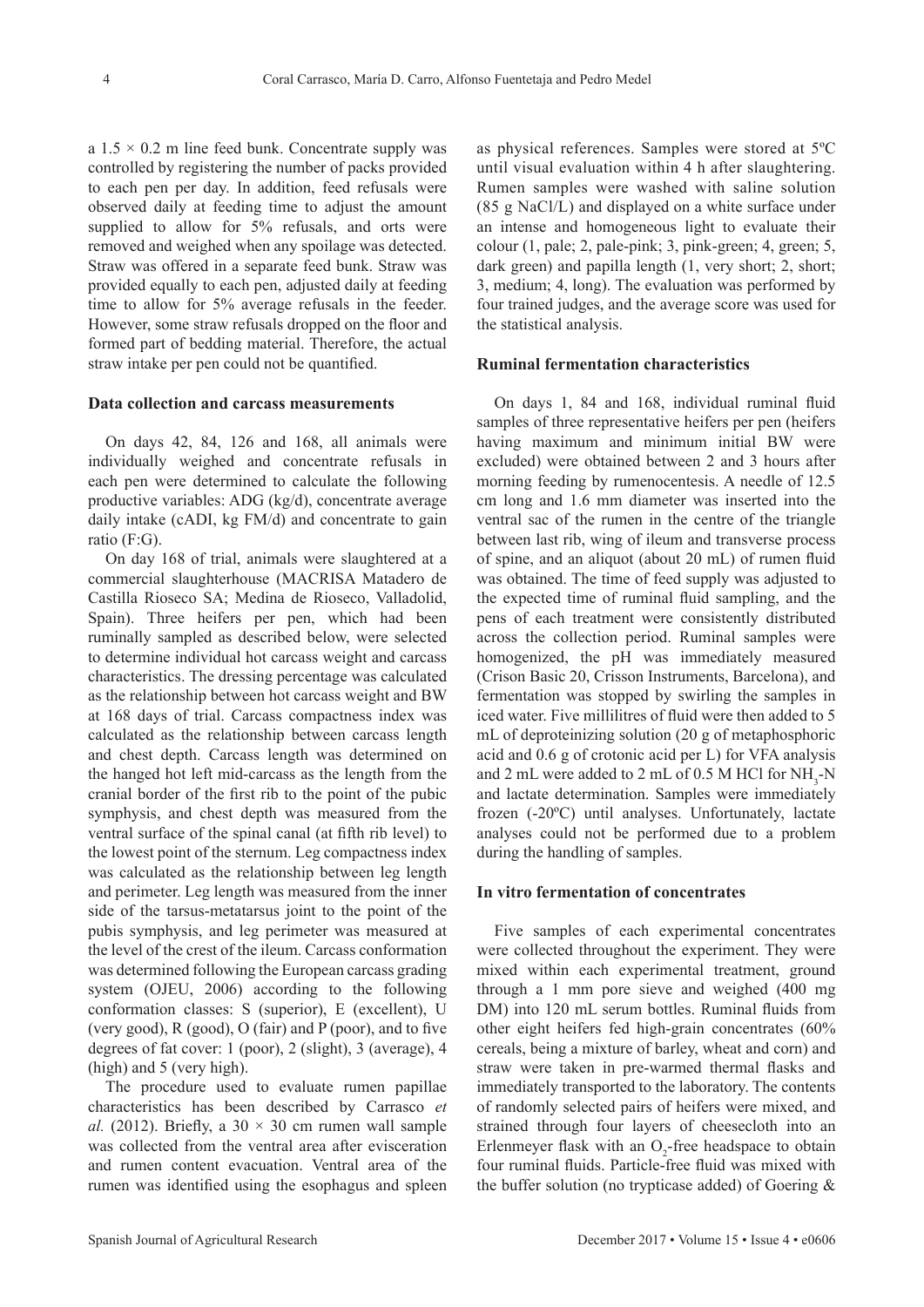Van Soest (1970) in a proportion 1:4 ( $v/v$ ) at 39 $^{\circ}$ C under continuous flushing with  $CO<sub>2</sub>$ . Four bottles with each concentrate and eight bottles without substrate (blanks; two per inoculum) were incubated. Forty millilitres of buffered rumen fluid were added into each bottle under  $CO<sub>2</sub>$  flushing. Bottles were sealed with rubber stoppers and aluminium caps and incubated at 39ºC. After 17 h of inoculation (corresponding to a rumen passage rate of 0.06/h), total gas production was measured using a pressure transducer (HD2304.0 pressure gauge, DELTA OHM, Italy) and a plastic syringe. Bottles were then uncapped and the pH was measured immediately with a pH meter (Crison Basic 20, Crisson Instruments, Barcelona). Fermentation was stopped by swirling the bottles in ice, and the contents of the bottles were sampled for VFA,  $NH_3$ -N and lactate analysis as described above.

#### **Analytical procedures**

Dry matter (ID 934.01), ash (ID 942.05), nitrogen (ID 984.13), starch (ID 920.40) and ether extract (ID 920.39) content of concentrates were determined (n=5) according to the AOAC (1999). Neutral detergent fibre analyses were carried out according to Van Soest *et al.* (1991) using an ANKOM220 Fibre Analyzer unit (ANKOM Technology Corporation, Fairport, NY, USA). Sodium sulphite and heat-stable amylase were used in the analysis of NDF and results were expressed inclusive of residual ash.

Durability was measured using a durabilimeter (Mabrik, Barcelona). A sample of 500 g of pellets was inserted. After tumbled for 10 min, the pellets were passed through a 1.4 mm pore sieve, and the amount of particles retained measured. Durability was expressed as the ratio of retained particles to the sample weight before tumbling, multiplied by 100.

Samples of ruminal fluid were defrosted at 4ºC, centrifuged (13,000  $\times$  g, 20 min, 4°C) and the supernatant used for analyses. Analysis of VFA were performed as described by Carro *et al.* (1999) using a Shimadzu GC 2010 gas chromatography (Shimadzu Europa GmbH, Duisburg, Germany) heated at 150ºC and equipped with a flame ionization detector and a TR-FFAP column (30 m  $\times$  $0.53$  mm  $\times$  1 µm; Supelco, Madrid). Helium and crotonic acid were used as carrier gas and internal standard, respectively, and peaks were identified by comparison with standards of known individual VFA concentrations. Total lactate and  $NH<sub>3</sub>$ -N concentrations were determined by the colorimetric methods described by Taylor (1996) and Weatherburn (1967), respectively.

#### **Statistical analysis**

The experimental unit for BW, ADG, cADI and F:G measurements was the pen (averaged data for 6 heifers). Data were analysed as Repeated Measures procedure within General Lineal Model of IBM SPSS Statistics v. 19. A compound symmetry was used to model the covariance structure for the repeated measures. The statistical model included cereal type (corn *vs.* wheat), energy level (low *vs*. high), time (sampling day) and their interactions as main effects, and initial BW was used as a covariate. Data on ruminal characteristics were analysed with the same model, using the pen as the experimental unit (averaged data for 3 heifers) and excluding the BW as a covariate.

The experimental unit for carcass weight, dressing percentage and carcass characteristics (carcass compactness index and leg compactness index) was also the pen (averaged data of 3 heifers). Data were analysed through an ANOVA. The statistical model included cereal type, energy level, and the cereal type x energy level interaction as main effects, and final body weight as a covariate. Regardless the experimental unit was the pen, carcass quality data (quality and fat cover grade) and rumen colour and papillae length scores the experimental unit was the individual heifer as they were discrete variables, and were analysed using the Chi-square independence test for categorical variables of SPSS.

*In vitro* data were analysed as a mixed model (n=4), with cereal type, energy level, and the cereal type  $\times$ energy level interaction as fixed effects, and inoculum as a random effect. For all statistical analyses, significance was declared at *p*<0.050, and 0.050<*p*<0.10 values were considered to be a trend.

### **Results**

#### **Intake and growth performance**

Chemical analysed composition, durability and particle size of experimental concentrates are shown in Table 1. The effect of treatments on performance is shown in Table 2. Cereal type did not affect  $(p>0.100)$ BW, ADG or cADI, but heifers fed corn tended to have greater F:G ratio than those fed wheat (5.52 *vs*. 5.28 kg/ kg, respectively; *p*=0.089). The energy level did not affect BW or ADG, but heifers fed the high-energy concentrates had lower cADI ( $p=0.011$ ) and F:G ratio ( $p=0.002$ ) than those fed the low-energy ones (6.97 *vs*. 7.29 kg/d, and 5.14 *vs*. 5.66 kg/kg, respectively). No cereal type × energy level interactions (*p*>0.100) were detected for any of these variables. Although the actual intake of straw could not be quantified, the amount of straw supplied per pen was registered and there were no differences among experimental treatments.

As expected, time significantly affected BW (*p*=0.010), but ADG, cADI and F:G ratio were not affected by time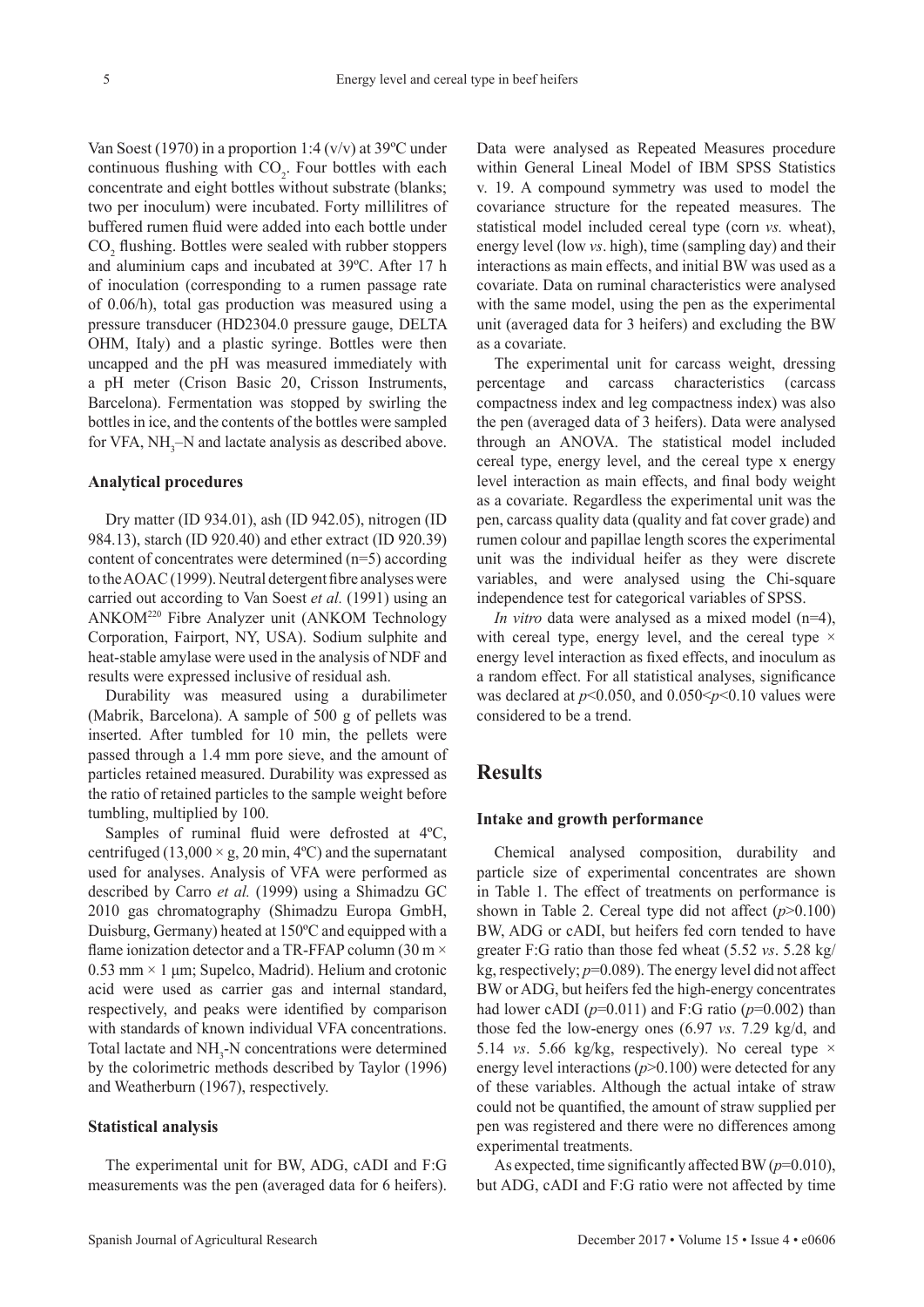|                                   | Corn<br>Wheat |                       |               |                       | $p$ -value       |       |             |                |       |                                   |       |
|-----------------------------------|---------------|-----------------------|---------------|-----------------------|------------------|-------|-------------|----------------|-------|-----------------------------------|-------|
| Item and period<br>(days of feed) | Low<br>energy | <b>High</b><br>energy | Low<br>energy | <b>High</b><br>energy | SEM <sup>2</sup> | CT    | EL          | $CT \times EL$ | Time  | $CT \times$ time $EL \times$ time |       |
| BW (kg)                           |               |                       |               |                       |                  |       |             |                |       |                                   |       |
| $\boldsymbol{0}$                  | 214           | 215                   | 215           | 214                   |                  |       |             |                |       |                                   |       |
| 42                                | 273           | 270                   | 269           | 271                   | 7.1              |       | 0.978 0.364 | 0.971          | 0.010 | 0.691                             | 0.069 |
| 84                                | 336           | 338                   | 335           | 335                   |                  |       |             |                |       |                                   |       |
| 126                               | 387           | 395                   | 390           | 394                   |                  |       |             |                |       |                                   |       |
| 168                               | 440           | 449                   | 442           | 452                   |                  |       |             |                |       |                                   |       |
| $ADG$ (kg/d)                      |               |                       |               |                       |                  |       |             |                |       |                                   |       |
| $0 - 42$                          | 1.39          | 1.33                  | 1.31          | 1.36                  | 0.065            | 0.731 | 0.199       | 0.979          | 0.286 | 0.722                             | 0.629 |
| $43 - 84$                         | 1.49          | 1.62                  | 1.56          | 1.52                  |                  |       |             |                |       |                                   |       |
| $85 - 126$                        | 1.23          | 1.36                  | 1.32          | 1.39                  |                  |       |             |                |       |                                   |       |
| $127 - 168$                       | 1.15          | 1.18                  | 1.13          | 1.28                  |                  |       |             |                |       |                                   |       |
| cADI (kg FM/d)                    |               |                       |               |                       |                  |       |             |                |       |                                   |       |
| $0 - 42$                          | 5.88          | 5.60                  | 5.57          | 5.48                  | 0.173            | 0.130 | 0.011       | 0.728          | 0.107 | 0.299                             | 0.022 |
| $43 - 84$                         | 7.47          | 7.32                  | 7.24          | 6.94                  |                  |       |             |                |       |                                   |       |
| $85 - 126$                        | 7.82          | 7.72                  | 7.96          | 7.46                  |                  |       |             |                |       |                                   |       |
| $127 - 168$                       | 8.26          | 7.64                  | 8.12          | 7.56                  |                  |       |             |                |       |                                   |       |
| $F:G$ (kg/kg)                     |               |                       |               |                       |                  |       |             |                |       |                                   |       |
| $0 - 42$                          | 4.26          | 4.27                  | 4.27          | 4.06                  | 0.207            | 0.089 | 0.002       | 0.830          | 0.281 | 0.859                             | 0.097 |
| $43 - 84$                         | 5.02          | 4.55                  | 4.66          | 4.56                  |                  |       |             |                |       |                                   |       |
| $85 - 126$                        | 6.50          | 5.71                  | 6.05          | 5.39                  |                  |       |             |                |       |                                   |       |
| $127 - 168$                       | 7.26          | 6.58                  | 7.23          | 6.04                  |                  |       |             |                |       |                                   |       |

**Table 2.** Effect of cereal type (CT) and energy level (EL) in the concentrate and time on body weight (BW), average daily gain (ADG), concentrate average daily intake (cADI) and feed:gain ratio (F:G) of heifers during the experimental period<sup>1</sup>

<sup>1</sup>Low energy: 1,452 kcal NE/kg; High energy: 1,700 kcal NE/kg (fresh matter basis). No CT × EL × time interactions were detected (*p* values between 0.176 and 0.662). <sup>2</sup>SEM: standard error of the mean of  $CT \times EL$  interaction (n=6).

( $p > 0.100$ ). There were no cereal type  $\times$  time or cereal type  $\times$  energy level  $\times$  time interactions ( $p > 0.100$ ). However, there was an energy level  $\times$  time interaction for cADI (*p*=0.022): low energy cADI increased along the time while cADI of high energy concentrate was depressed at the end of the trial (8.19 *vs.* 7.60 kg in period 127-168 d). In addition, heifers fed high energy diets tended to show a greater BW from d 96 of trial than low energy ones  $(p=0.069)$ ; and heifers fed high energy diets tended to have a lower F:G ratio (*p*=0.097) than heifers fed low energy diets from d 85 of trial.

### **Carcass characteristics**

Hot carcass weight, dressing percentage and carcass characteristics (carcass compactness index, leg compactness index, carcass conformation and fat cover grade) were not affected either by cereal type or energy level, and no cereal type  $\times$  energy level interactions were detected for any of these variables (*p*>0.100; Table 3).

### **Ruminal fermentation characteristics**

Rumen fermentation characteristics are shown in Table 4. The cereal type did not affect ruminal pH, NH<sub>3</sub>-N concentrations or molar proportions of individual VFA, with the exception of valerate proportion, which tended to be lower for corn compared with wheat  $(2.33 \text{ vs. } 2.73 \text{ mol}/100 \text{ mol}, \text{respectively};$ *p*=0.052). Heifers fed corn concentrates tended to show greater total VFA concentrations than those fed wheat (140 *vs*. 132 m*M*, respectively; *p*=0.070). There were not differences (*p*>0.050) due to energy level in either ruminal pH or concentrations of total VFA and  $NH<sub>3</sub>-N$ , but heifers fed the high-energy concentrates had greater isovalerate proportions and lower caproate proportions than those fed low-energy concentrates (1.39 *vs*. 1.02 mol/100 mol, *p*=0.019; and 0.55 *vs*.  $0.76$  mol/100 mol,  $p=0.040$ ; respectively). Cereal type  $\times$  energy level interactions were detected for molar proportions of acetate (*p*=0.048), propionate (*p*=0.020) and acetate/propionate ratio (*p*=0.020). Whereas the low energy wheat-based concentrate promoted greater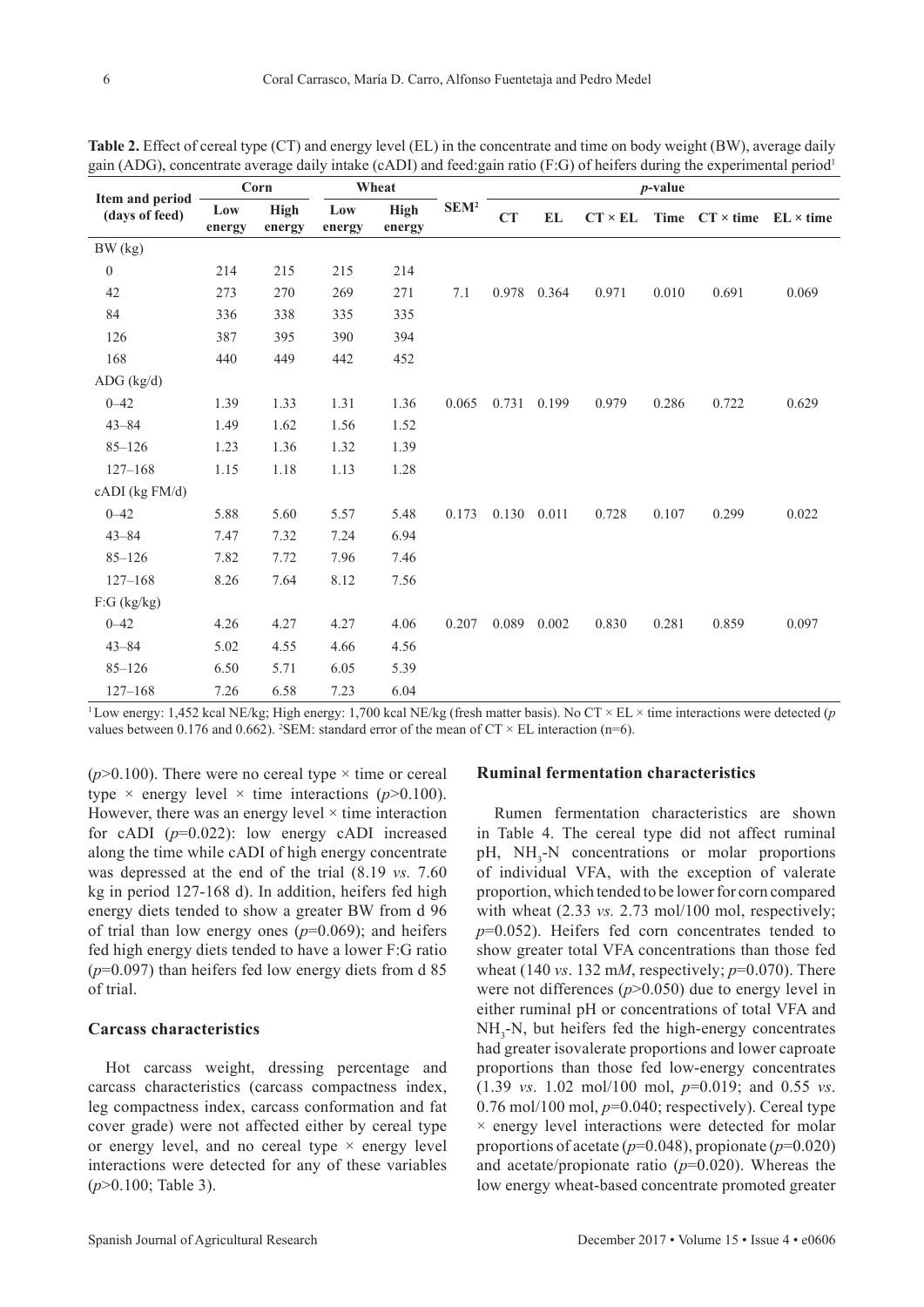|                                        | High corn     |                       |               | <b>High wheat</b> |                  | <i>p</i> -value |       |                |  |
|----------------------------------------|---------------|-----------------------|---------------|-------------------|------------------|-----------------|-------|----------------|--|
| <b>Item</b>                            | Low<br>energy | <b>High</b><br>energy | Low<br>energy | High<br>energy    | SEM <sup>6</sup> | CT              | EL    | $CT \times EL$ |  |
| Hot carcass weight (kg)                | 247           | 249                   | 248           | 250               | 4.3              | 0.639           | 0.373 | 0.998          |  |
| Dressing proportion $(\%)$             | 53.8          | 54.4                  | 54.1          | 54.7              | 0.93             | 0.622           | 0.327 | 0.970          |  |
| Carcass characteristics                |               |                       |               |                   |                  |                 |       |                |  |
| Carcass compactness index <sup>2</sup> | 1.96          | 1.95                  | 1.94          | 1.96              | 0.040            | 0.745           | 0.744 | 0.601          |  |
| Leg compactness index $3$              | 1.45          | 1.45                  | 1.47          | 1.44              | 0.031            | 0.697           | 0.489 | 0.562          |  |
| Carcass conformation $(\frac{9}{6})^4$ |               |                       |               |                   |                  |                 |       |                |  |
| U - Very good                          | 50.00         | 38.89                 | 33.33         | 33.33             | N/A              | 0.281           | 0.655 | 0.658          |  |
| $R - Good$                             | 50.00         | 61.11                 | 66.67         | 66.67             |                  |                 |       |                |  |
| Fat cover grade $(\frac{9}{6})^5$      |               |                       |               |                   |                  |                 |       |                |  |
| $2 - S$ light                          | 62.50         | 55.56                 | 56.25         | 62.50             | N/A              | 0.964           | 0.964 | 0.960          |  |
| $3 - Average$                          | 37.50         | 44.44                 | 43.75         | 37.50             |                  |                 |       |                |  |

**Table 3.** Effect of cereal type (CT) and energy level (EL) in the concentrate on carcass characteristics of heifers<sup>1</sup>.

<sup>1</sup> Low energy: 1,452 kcal NE/kg; high energy: 1,700 kcal NE/kg (fresh matter basis).<sup>2</sup> Relationship between carcass length (from the cranial border of the first rib to the point of the pubic symphysis) and chest depth (from the ventral surface of the spinal canal, at fifth rib level, to the lowest point of the sternum). <sup>3</sup> Relationship between leg length (from the inner side of the tarsus –metatarsus joint to the point of the pubis symphysis) and perimeter (measured at the level of the crest of the ileum). 4 Determined according to European carcass grading system for conformation: 1 (S, superior), 2 (E, excellent), 3 (U, very good), 4 (R, good), 5 (O, fair), and 6 (P, poor). <sup>5</sup> Determined according to European carcass grading system for fat cover: 1 (poor), 2 (slight), 3 (average), 4 (high) and 5 (very high). *'SEM*: standard error of the mean of  $CT \times EL$  interaction (n=6).

acetate and lower propionate proportions compared with the high energy one, the opposite was observed for the corn-based concentrates. As a consequence, high energy wheat-based diets and low energy corn-based diets had the highest acetate/propionate values.

All ruminal variables measured were significantly affected by time (sampling day along the trial). Ruminal pH increased  $(p=0.003)$  with time, whereas  $NH<sub>3</sub>-N$ and total VFA concentrations decreased (*p*=0.001 and  $p<0.001$ , respectively). No energy level  $\times$  time interactions were detected, with the exception of a trend observed for isovalerate proportion  $(p=0.057)$ , which continuously increased along time in high energy diet, whereas isovalerate concentration of low energy diets increased only at d 168. In contrast, cereal type  $\times$  time interactions were detected for  $NH<sub>3</sub>-N$  concentrations (*p*=0.013), that decreased on d 84 more in corn diets than in wheat ones. Also, molar proportions of acetate and propionate tended to increase or decrease, respectively, more in corn than wheat diets on d 84 of trial ( $p=0.087$ ) and 0.097, respectively). No cereal type  $\times$  energy level  $\times$  time interactions were observed for any ruminal parameter  $(p>0.100)$ .

Rumen papillae characteristics are shown in Table 5. Heifers fed corn had shorter papilla (*p*=0.013) and tended to show lighter rumen colour (*p*=0.064) than those fed wheat, whereas heifers fed the high-energy concentrates had shorter ( $p=0.048$ ) and tended to have darker papilla (*p*=0.057) than those fed the low-energy ones.

### *In vitro* **fermentation characteristics**

Data on *in vitro* fermentation are shown in Table 6. There were no differences  $(p>0.067)$  due to cereal type in any of the variables determined in the *in vitro*  incubations, but pH tended to be greater for wheat compared with corn (6.56 *vs.* 6.53 respectively; *p*=0.067) and acetate proportion tended to be greater for corn compared with wheat (55.85 *vs*. 55.35 mol/100 mol, respectively; *p*=0.068). The fermentation of highenergy concentrates resulted in lower  $(p<0.001)$  gas production, total VFA production and acetate molar proportions, but in greater  $(p<0.050)$  pH, NH<sub>3</sub>-N concentration, and molar proportions of butyrate, isovalerate, valerate and caproate, than the low-energy concentrates. Cereal type  $\times$  energy level interactions were observed for pH (*p*=0.030), gas production  $(p=0.003)$  and acetate proportions  $(p=0.025)$ , as those values were similar in corn and wheat low-energy diets, but high-energy wheat-based diets obtained the highest pH and lowest gas and acetate production rates, whereas high energy corn-based diets showed intermediated values.

# **Discussion**

This study was designed to compare diets based on the most typical cereals in beef diets in the range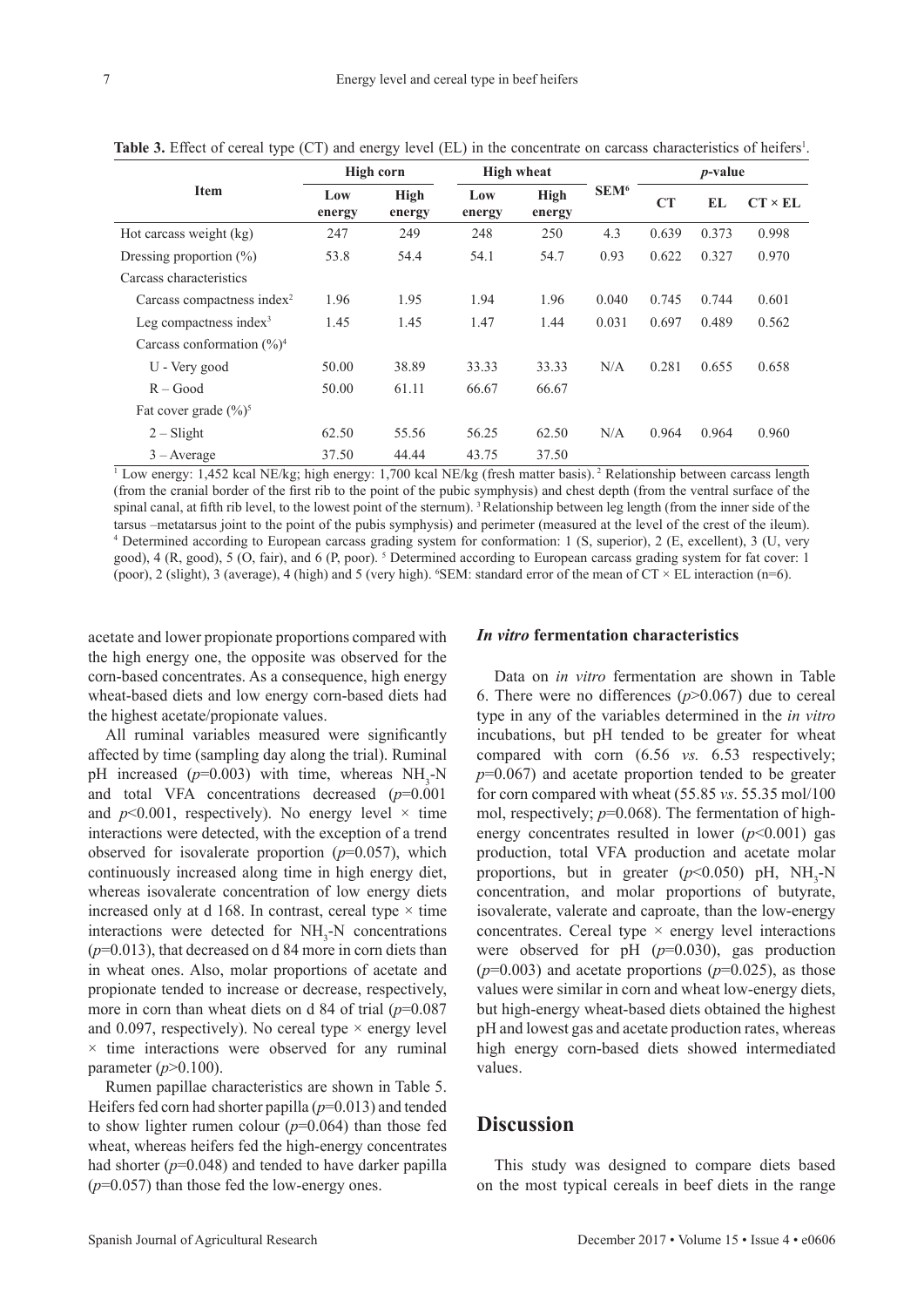|                                     |               | <b>High corn</b>      |               | <b>High wheat</b> |                  | $p$ -value |               |                   |             |                     |                             |  |
|-------------------------------------|---------------|-----------------------|---------------|-------------------|------------------|------------|---------------|-------------------|-------------|---------------------|-----------------------------|--|
| Item and period<br>(days of feed)   | Low<br>energy | <b>High</b><br>energy | Low<br>energy | High<br>energy    | SEM <sup>2</sup> | CT         | $\mathbf{EL}$ | $CT \times$<br>EL | <b>Time</b> | $CT \times$<br>time | $\mathbf{EL}\times$<br>time |  |
| pH                                  |               |                       |               |                   |                  |            |               |                   |             |                     |                             |  |
| d <sub>1</sub>                      | 5.97          | 5.86                  | 5.95          | 6.01              | 0.134            | 0.154      | 0.112         | 0.323             | 0.003       | 0.914               | 0.244                       |  |
| d 84                                | 5.84          | 5.96                  | 5.79          | 6.32              |                  |            |               |                   |             |                     |                             |  |
| d 168                               | 6.16          | 6.31                  | 6.34          | 6.37              |                  |            |               |                   |             |                     |                             |  |
| $NH3-N (mg/L)$                      |               |                       |               |                   |                  |            |               |                   |             |                     |                             |  |
| d <sub>1</sub>                      | 94.9          | 80.2                  | 64.5          | 64.1              | 13.30            | 0.836      | 0.362         | 0.908             | 0.001       | 0.013               | 0.985                       |  |
| d 84                                | 40.8          | 36.4                  | 61.7          | 54.4              |                  |            |               |                   |             |                     |                             |  |
| d 168                               | 64.1          | 59.0                  | 66.1          | 54.9              |                  |            |               |                   |             |                     |                             |  |
| Total volatile fattyacids (VFA; mM) |               |                       |               |                   |                  |            |               |                   |             |                     |                             |  |
| d <sub>1</sub>                      | 165           | 174                   | 150           | 163               | 7.6              | 0.070      | 0.614         | 0.816             | < 0.001     | 0.743               | 0.241                       |  |
| d 84                                | 140           | 135                   | 137           | 117               |                  |            |               |                   |             |                     |                             |  |
| d 168                               | 117           | 109                   | 113           | 109               |                  |            |               |                   |             |                     |                             |  |
| Individual VFA (mol/100 mol)        |               |                       |               |                   |                  |            |               |                   |             |                     |                             |  |
| Acetate                             |               |                       |               |                   |                  |            |               |                   |             |                     |                             |  |
| d <sub>1</sub>                      | 54.2          | 51.3                  | 52.5          | 54.2              | 1.35             | 0.307      | 0.944         | 0.048             | 0.004       | 0.087               | 0.279                       |  |
| d 84                                | 51.0          | 48.0                  | 51.3          | 52.6              |                  |            |               |                   |             |                     |                             |  |
| d 168                               | 53.7          | 54.7                  | 52.5          | 54.6              |                  |            |               |                   |             |                     |                             |  |
| Propionate                          |               |                       |               |                   |                  |            |               |                   |             |                     |                             |  |
| d <sub>1</sub>                      | 25.9          | 29.8                  | 30.1          | 27.7              | 1.82             | 0.728      | 0.756         | 0.020             | < 0.001     | 0.097               | 0.718                       |  |
| d 84                                | 37.0          | 39.5                  | 36.8          | 32.7              |                  |            |               |                   |             |                     |                             |  |
| d 168                               | 32.0          | 32.5                  | 34.8          | 32.3              |                  |            |               |                   |             |                     |                             |  |
| Butyrate                            |               |                       |               |                   |                  |            |               |                   |             |                     |                             |  |
| d <sub>1</sub>                      | 13.7          | 12.9                  | 10.9          | 12.9              | 0.125            | 0.839      | 0.706         | 0.196             | < 0.001     | 0.689               | 0.491                       |  |
| d 84                                | 8.00          | 8.78                  | 7.22          | 9.48              |                  |            |               |                   |             |                     |                             |  |
| d 168                               | 10.2          | 8.51                  | 8.00          | 8.71              |                  |            |               |                   |             |                     |                             |  |
| Isobutyrate                         |               |                       |               |                   |                  |            |               |                   |             |                     |                             |  |
| d <sub>1</sub>                      | 0.57          | 0.57                  | 0.61          | 0.67              | 1.072            | 0.197      | 0.395         | 0.087             | < 0.001     | 0.508               | 0.155                       |  |
| d 84                                | 0.57          | $0.20\,$              | 0.24          | 0.33              |                  |            |               |                   |             |                     |                             |  |
| d 168                               | 0.67          | 0.83                  | 0.71          | 0.94              |                  |            |               |                   |             |                     |                             |  |
| Valerate                            |               |                       |               |                   |                  |            |               |                   |             |                     |                             |  |
| d <sub>1</sub>                      | 3.53          | 3.66                  | 3.66          | 3.67              | 0.331            | 0.052      | 0.327         | 0.652             | < 0.001     | 0.244               | 0.396                       |  |
| d 84                                | 2.00          | 1.81                  | 2.74          | 2.62              |                  |            |               |                   |             |                     |                             |  |
| d 168                               | 1.63          | 1.37                  | 2.21          | 1.47              |                  |            |               |                   |             |                     |                             |  |
| Isovalerate                         |               |                       |               |                   |                  |            |               |                   |             |                     |                             |  |
| d <sub>1</sub>                      | 1.17          | 1.02                  | 0.78          | 0.90              | 0.246            | 0.597      | 0.019         | 0.204             | 0.002       | 0.585               | 0.057                       |  |
| d 84                                | 0.88          | 1.30                  | 0.61          | 1.67              |                  |            |               |                   |             |                     |                             |  |
| d 168                               | 1.42          | 1.68                  | 1.28          | 1.76              |                  |            |               |                   |             |                     |                             |  |
| Caproate                            |               |                       |               |                   |                  |            |               |                   |             |                     |                             |  |
| d <sub>1</sub>                      | 0.95          | 0.71                  | 0.93          | 0.85              | 0.170            | 0.289      | 0.040         | 0.611             | < 0.001     | 0.568               | 0.721                       |  |
| d 84                                | 0.66          | 0.51                  | 1.05          | 0.58              |                  |            |               |                   |             |                     |                             |  |
| d 168                               | 0.44          | 0.33                  | 0.54          | $0.30\,$          |                  |            |               |                   |             |                     |                             |  |

**Table 4.** Effect of cereal type (CT) and energy level (EL) on ruminal fermentation characteristics of heifers over the experimental period<sup>1</sup>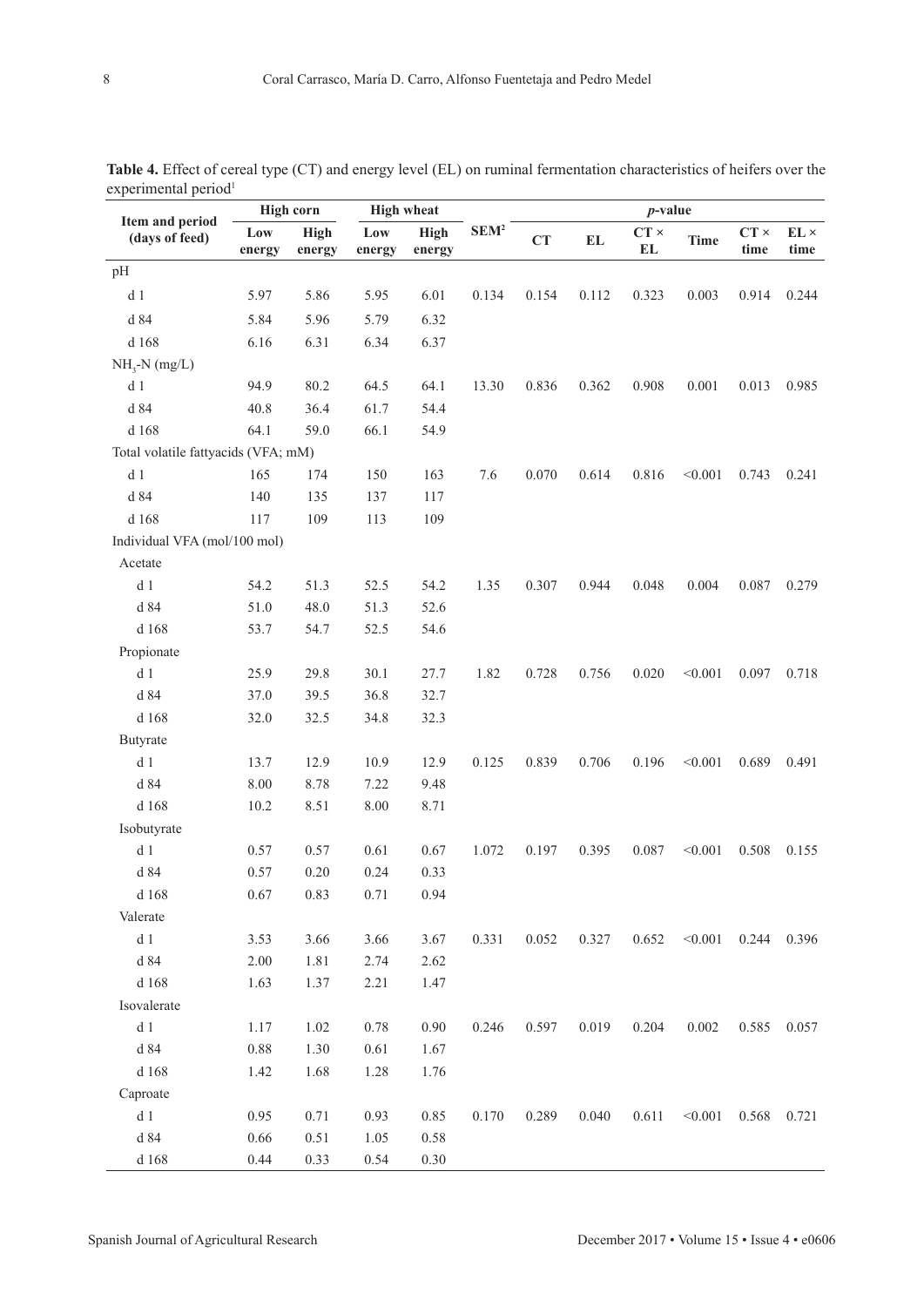| Item and period              | High corn     |                | <b>High wheat</b> |                |                  | <i>p</i> -value |           |                   |         |                     |                     |  |  |
|------------------------------|---------------|----------------|-------------------|----------------|------------------|-----------------|-----------|-------------------|---------|---------------------|---------------------|--|--|
| (days of feed)               | Low<br>energy | High<br>energy | Low<br>energy     | High<br>energy | SEM <sup>2</sup> | CT              | <b>EL</b> | $CT \times$<br>EL | Time    | $CT \times$<br>time | $EL \times$<br>time |  |  |
| Acetate/propionate (mol/mol) |               |                |                   |                |                  |                 |           |                   |         |                     |                     |  |  |
| d <sub>1</sub>               | 2.23          | 1.79           | 1.86              | 2.08           | 0.150            | 0.782           | 0.963     | 0.020             | < 0.001 | 0.258               | 0.628               |  |  |
| d 84                         | 1.43          | 1.23           | 1.41              | 1.67           |                  |                 |           |                   |         |                     |                     |  |  |
| d168                         | 174           | 71             | 154               | 172            |                  |                 |           |                   |         |                     |                     |  |  |

**Table 4.** Continued

1 Low energy: 1,452 kcal NE/kg; high energy: 1,700 kcal NE/kg (fresh matter basis). No CT × EL × time interactions (*p* values between 0.412 and 0.921) were detected for any measured variable. <sup>2</sup>SEM: standard error of the mean of  $CT \times EL$  interaction  $(n=6)$ .

of energy used, in order to determine the effect of both cereals and energy, and the possible interactions between them on performance, carcass and ruminal fermentation characteristics.

### *In vivo* **trial**

In agreement with the results of Bock *et al.* (1991) and Philippeau *et al.* (1999) in beef cattle and Gozho & Mutsvangwa (2008) in dairy cows, the type of cereal (corn *vs.* wheat) did not affect cADI in our experiment. In contrast, greater intakes for corn-based concentrates than for wheat-concentrates have been reported in other studies with beef cattle (Fulton *et al.*, 1979; Kreikemeier *et al.*, 1987). Studies comparing the

ruminal fermentation of cattle fed different cereals have also produced contrasting results. In agreement with our results, Fulton *et al.* (1979) observed that steers fed corn tended to have greater VFA concentrations than those fed wheat, without differences in the molar proportions of the main VFA. In contrast, Oltjen *et al.* (1966), Philippeau *et al.* (1999) and Liu *et al.* (2016) in beef cattle and Kreikemeier *et al.* (1987) in lambs observed significantly greater VFA concentrations in the rumen of animals fed wheat than in those fed corn, and Gozho & Mutsvangwa (2008) reported no differences in dairy cows fed either corn or wheat.

It was expected that the greater fermentability of wheat compared with corn should decreased significantly the rumen pH, as it has been previously

|                                     |               | High corn      |               | <b>High wheat</b>     |                  | $p$ -value |       |                |  |
|-------------------------------------|---------------|----------------|---------------|-----------------------|------------------|------------|-------|----------------|--|
| <b>Item</b>                         | Low<br>energy | High<br>energy | Low<br>energy | <b>High</b><br>energy | SEM <sup>4</sup> | CT         | EL    | $CT \times EL$ |  |
| Papilla length <sup>2</sup> $(\%)$  |               |                |               |                       |                  |            |       |                |  |
| Very short                          | 6.25          | 11.11          | 6.25          | 25.00                 | N/A              | 0.013      | 0.048 | 0.010          |  |
| Short                               | 12.50         | 44.44          | 6.25          | 12.50                 |                  |            |       |                |  |
| Medium                              | 43.75         | 16.67          | 62.50         | 62.50                 |                  |            |       |                |  |
| Long                                | 37.50         | 27.78          | 25.00         | 0.00                  |                  |            |       |                |  |
| Colour <sup>3</sup> $(\frac{9}{6})$ |               |                |               |                       |                  |            |       |                |  |
| Pale                                | 18.75         | 0.00           | 6.25          | 0.00                  | N/A              | 0.064      | 0.057 | 0.001          |  |
| Pale-pink                           | 6.25          | 0.00           | 18.75         | 0.00                  |                  |            |       |                |  |
| Pink                                | 31.25         | 5.56           | 0.00          | 18.75                 |                  |            |       |                |  |
| Pink-Green                          | 12.50         | 5.56           | 25.00         | 50.00                 |                  |            |       |                |  |
| Green                               | 25.00         | 50.00          | 31.25         | 25.00                 |                  |            |       |                |  |
| Dark green                          | 6.25          | 38.89          | 18.75         | 6.25                  |                  |            |       |                |  |

**Table 5.** Effect of cereal type (CT) and energy level (EL) in the concentrate on rumen wall characteristics<sup>1</sup>.

<sup>1</sup> Low energy: 1,452 kcal NE/kg; High energy: 1,700 kcal NE/kg (fresh matter basis). <sup>2</sup> Papilla length was determined according to a subjective scale: 1 (very short), 2 (short), 3 (medium) and 4 (long). 3Colour was scored as: 1 (pale), 2 (pale-pink), 3 (pink-green), 4 (green) and 5 (dark green). <sup>4</sup>SEM: standard error of the mean of  $CT \times EL$  interaction (n=6); N/A: not applicable.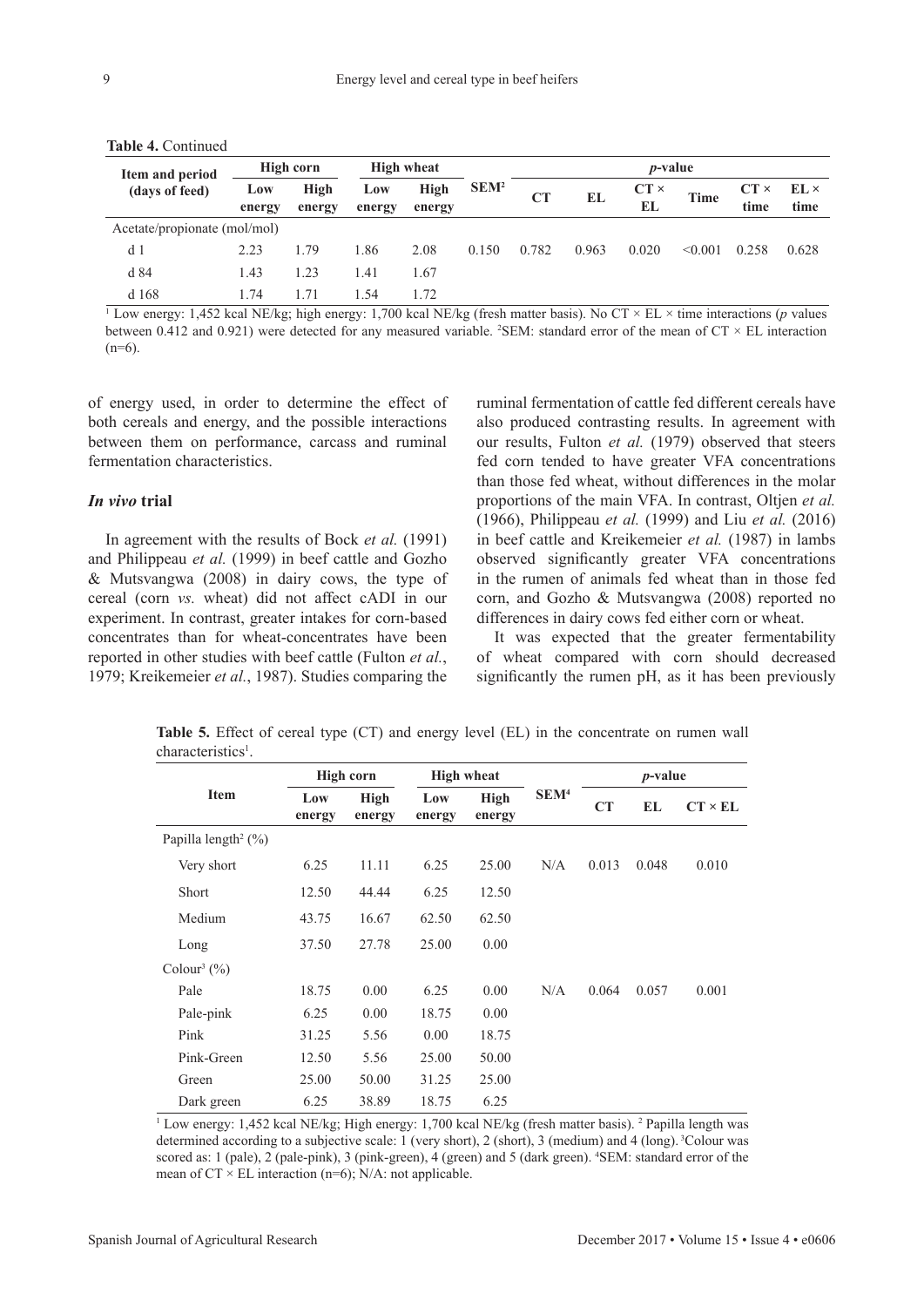|                                        | High corn     |                       | <b>High wheat</b> |                       |                  | <i>p</i> -value |         |                |  |
|----------------------------------------|---------------|-----------------------|-------------------|-----------------------|------------------|-----------------|---------|----------------|--|
| <b>Item</b>                            | Low<br>energy | <b>High</b><br>energy | Low<br>energy     | <b>High</b><br>energy | SEM <sup>2</sup> | CT              | EL      | $CT \times EL$ |  |
| pH                                     | 6.51          | 6.55                  | 6.51              | 6.60                  | 0.015            | 0.067           | < 0.001 | 0.030          |  |
| Gas $(\mu$ mol $)$                     | 3060          | 2823                  | 3185              | 2545                  | 50.2             | 0.163           | < 0.001 | 0.003          |  |
| $NH3-N (mg/L)$                         | 163           | 180                   | 163               | 175                   | 3.2              | 0.472           | 0.002   | 0.467          |  |
| Lactate $(mg/L)$                       | 10.4          | 10.0                  | 10.3              | 11.8                  | 1.86             | 0.670           | 0.753   | 0.635          |  |
| Total volatile fatty acids (VFA; µmol) | 2656          | 2428                  | 2708              | 2331                  | 42.8             | 0.611           | < 0.001 | 0.115          |  |
| Individual VFA (mol/100 mol)           |               |                       |                   |                       |                  |                 |         |                |  |
| Acetate                                | 56.7          | 55.0                  | 56.9              | 53.8                  | 0.26             | 0.068           | < 0.001 | 0.025          |  |
| Propionate                             | 23.1          | 21.7                  | 22.9              | 21.4                  | 0.99             | 0.814           | 0.164   | 0.937          |  |
| Butyrate                               | 15.0          | 16.8                  | 14.9              | 17.8                  | 0.77             | 0.565           | 0.015   | 0.445          |  |
| Isobutyrate                            | 1.53          | 1.60                  | 1.37              | 1.73                  | 0.113            | 0.905           | 0.099   | 0.241          |  |
| Isovalerate                            | 1.62          | 1.83                  | 1.54              | 1.88                  | 0.055            | 0.814           | < 0.001 | 0.270          |  |
| Valerate                               | 1.75          | 2.58                  | 2.06              | 2.83                  | 0.170            | 0.127           | 0.001   | 0.840          |  |
| Caproate                               | 0.25          | 0.54                  | 0.32              | 0.59                  | 0.047            | 0.255           | < 0.001 | 0.829          |  |
| Acetate/propionate (mol/mol)           | 2.47          | 2.56                  | 2.49              | 2.56                  | 0.117            | 0.904           | 0.525   | 0.963          |  |

**Table 6.** Effect of cereal type (CT) and energy level (EL) on *in vitro* fermentation characteristics of the experimental concentrates after 17 h of incubation $<sup>1</sup>$ </sup>

1 Low energy: 1,452 kcal NE/kg; high energy: 1,700 kcal NE/kg (fresh matter basis). Samples of 400 mg DM of concentrates were incubated with ruminal fluid from heifers fed a high-grain diet. <sup>2</sup>SEM: standard error of the mean of  $CT \times EL$  interaction (n=6).

reported by others (Fulton *et al.*, 1979; Philippeau *et al.*, 1999). However, the type of cereal did not affect significantly rumen pH in our study, supporting the lack of differences reported by Liu *et al.* (2016) in beef steers and by Gozho & Mutsvangwa (2008) in dairy cows. The lack of differences could partly be explained by the high individual variability of pH values, as some authors have reported a high variability inter- and intra-individuals along the day when using indwelling pH meter probes that continuously measure pH (Beauchemin & Penner, 2009; Danscher *et al.*, 2015). As pH meter probes were not available, rumenocentesis was selected as the best method for ruminal sampling in the conditions of our trials. In fact, Duffield *et al.* (2004) concluded that ruminocentesis was the most accurate field technique for ruminal sampling after comparing this technique and the use of an oral stomach tube with direct sampling through a rumen cannula and continuous electronic pH measurement. All sampling days, time of feed supply in each pen was adjusted to the expected time of ruminal sampling and experimental treatments were consistently distributed across the day (*i.e.*, one pen per treatment was successively sampled). Although these precautions were taken, it was impossible to know the actual time of feed intake in each heifer, and individual variations may have affected the results.

Rumen wall characteristics related to papillae length are in agreement to those reported by Khan *et al.* (2008), who reported that corn diets increased papillae length and width compared to wheat, although animals had similar papillae concentration and rumen mucosa colour, which was described as dark brown. Those authors performed their study on post-weaning calves at the early stages of rumen development. The early exposure to high-starch concentrates could promote the dark brown colour of papillae, as it is associated to keratinized tissue, resulted from rapid growth and acid pH (Nockels *et al.*, 1966; Gelberg, 2016). On the contrary, in this study, the high-starch concentrates were provided in older animals which had a post-weaning transition into pasture prior to the experimental period. This management could palliate the effect of the highconcentrate diets and prevent parakeratosis incidence, resulting on lighter rumen papilla colour, especially in low energy diets.

Responses of cattle to different cereal grains depends, among other factors, on the level of dietary inclusion, the basal ration, physical processing of the cereal grains, the composition of a given batch of cereal grain, and the level of dietary intake, and therefore direct comparisons among studies are often not possible (Philippeau *et al.*, 1999). Bock *et al.* (1991) conducted two experiments to compare wheat and corn as the grain source for beef steers and reported that feeding wheat decreased ADG compared with corn in the first trial, but improved ADG in the second trial. This was attributed to differences in the cereal processing; as wheat was dry-rolled in the first trial and steam-rolled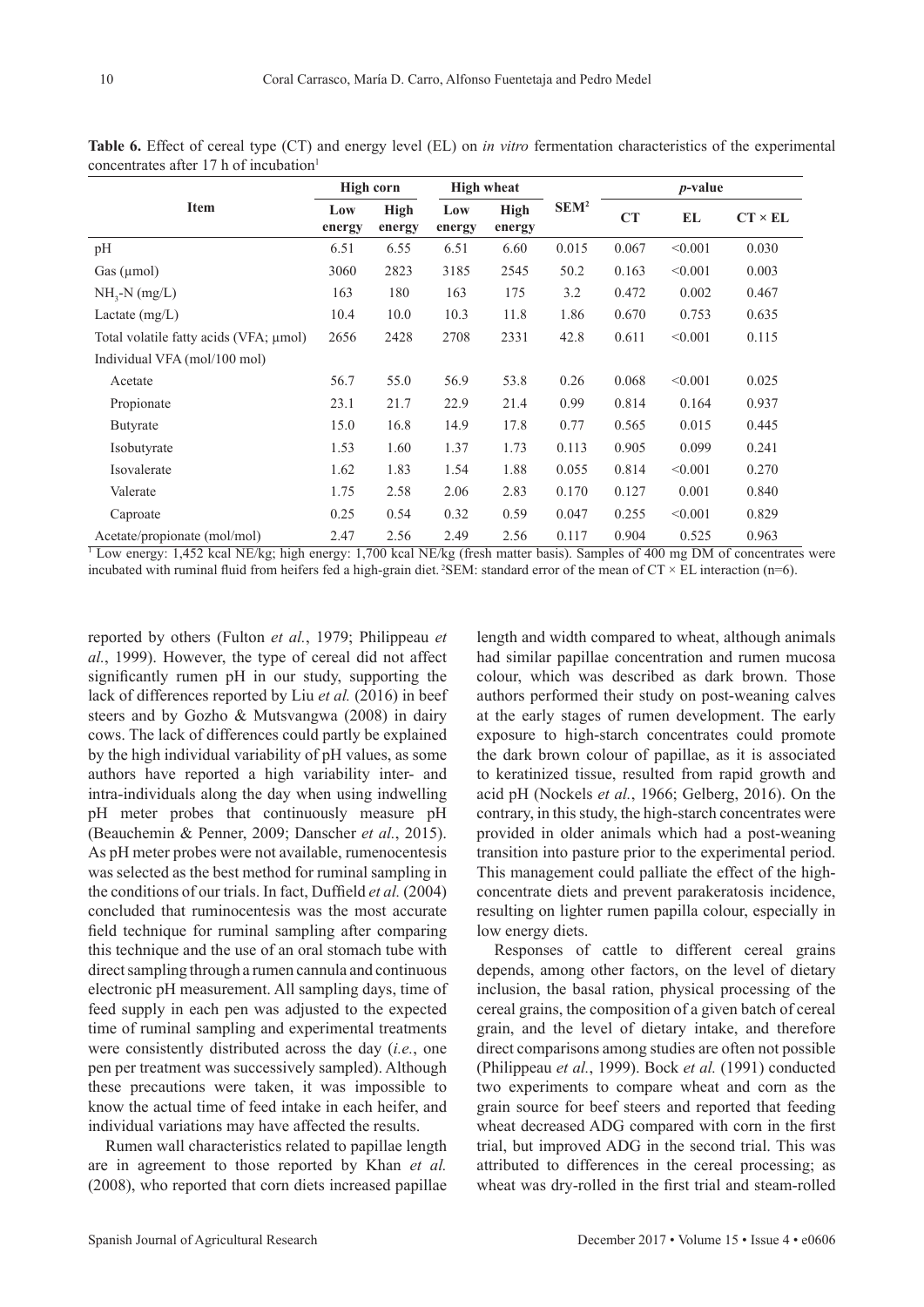in the second one, and steam-rolled wheat usually results in improved performance compared with dryrolled wheat (Bock *et al.*, 1991). These results indicate that processing can markedly affect the comparison of cereals, and the effects of cereal processing can be even more evident than those derived from cereal type as reported by Gimeno *et al.* (2014). Pellet durability can influence feed efficiency and growth (Devant *et al.*, 2015) because low durability pellets promotes feed selection and higher spoilage, as cattle rejects low particle size, whereas high durability increases chewing and rumen buffering activity. In the current study, concentrates were pelleted and durability was similar among treatments (98%) so no differences were expected due to this factor. Grinding cereal grains reduces particle size and increases degradation rate, but the magnitude of this effect on starch utilization is greater with corn than with wheat, due to disrupting the protein matrix which encapsulates the starch granules (McAllister *et al.*, 1993). Liu *et al.* (2016) reported that corn starch in particles smaller than 1 mm was extensively fermented in the rumen, whereas in wheat was highly fermented in particles smaller than 2 mm. In our study both cereals were ground and more than 70% of the particles were lower than 1.00 mm in the corn-concentrate (71.38% and 71.08% for low- and high-energy corn concentrates, respectively) and more than 66% in the wheat-concentrate (66.50 and 66.38% for low- and high-energy wheat concentrates, respectively). This may have resulted in an extensive fermentation of corn grains, which could help to explain the trend to greater total VFA concentration observed for corn-fed heifers.

The lack of impact of cereal type in the current study could also be explained by the feeding management, as heifers were fed twice daily and had enough feeding space (25 cm per animal), and these conditions could have resulted in low social competition and a more uniform eating pattern (specially in wheat diets). Previous studies in beef cattle fed high-grain diets have shown that feeding space per animal has an impact in eating behaviour. Gonzalez *et al.* (2008a,b) conducted several trials to investigate the effects of increased social pressure caused by a reduced number of concentrate feeding places on performance and behaviour of beef cattle, and reported that reducing the feeding space (25 *vs.* 12.5 cm per animal) reduced animal performance, increased concentrate eating rate and reduced straw eating time during peak feeding times, which may result in lower ruminal pH. Different studies have reported straw intakes in beef cattle fed high-grain concentrates and straw on a feedchoice system ranging from 3.9 to 10.2% (Devant *et al.*, 2000; Gimeno *et al.*, 2014; Iraira *et al.*, 2015).

Unfortunately straw intake could not be measured in our study, but ingested straw should have increased the effective NDF intake, which may have increased rumination and chewing, contributing to mask the possible differences in corn and wheat fermentation.

As expected, the increase in energy supply of the concentrate reduced beef cADI and F:G ratio, as ruminants fed on high-grain diets usually eat trying to maintain constant energy intake (Krehbiel *et al.*, 2006). Despite the cADI decrease, in our study the average daily NE intake of heifers fed the highenergy concentrates was 11.5% greater than that of heifers fed the low-energy ones. That increase in NE intake had no impact on ADG or carcass traits in the present study. This lack of effect could be associated to the high fat content of the high-energy concentrates  $(74.1 \text{ and } 75.1 \text{ g/kg} \text{ DM}$  for corn and wheat diets, respectively), as Krehbiel *et al.* (2006) reviewed the relationships between dietary energy density and animal performance in finishing diets for beef cattle, and reported that supplementing fat above 60 to 70 g/ kg of DM resulted in decreased intake to a level at which F:G is maintained or decreased. Those authors also reported that maximum ADG was achieved at the equivalent of 39.9 g/kg of supplemental fat, that is close to fat content of low energy diets (38.8 and 36.3 g/kg DM for corn and wheat diets, respectively).

Carcass characteristics results agree with the results in BW and ADG, with no differences regarding to cereal type or energy level. Even though when cereal type had an effect on productivity of mixed crossbred yearling cattle, as reported by Kreikenmier *et al.* (1987), there was not an impact in carcass conformation. Those authors only reported an increase in back fat depth in diets with high corn content compared to wheat-diets, ranging from 117 mm in 100% corn-diets to 93 mm in 100% wheat-diets, but those differences were smaller in 67:33 and 33:67 corn:wheat diets (114 mm *vs* 108 mm, respectively). As in our study the experimental diets contained other cereals, as barley, we assumed that the expected effect should be similar to mixed corn:wheat diets. Therefore, the difference in 6 mm of back fat reported by Kreikenmier *et al.* (1987) could have not been high enough to affect fat cover carcass grading in our study. Regarding to the effect of energy level on carcass characteristics, Li *et al.* (2014) reported no effect of energy level of corn-based concentrates on carcass weight and dressing, carcass length, chest depth and leg depth. However, those authors reported a high medium and top grade cuts yield and increased intramuscular fat of high energy diets compared to low energy ones. Unfortunately those variables were not measured in our study, so we could not evaluate the effect of energy level on them.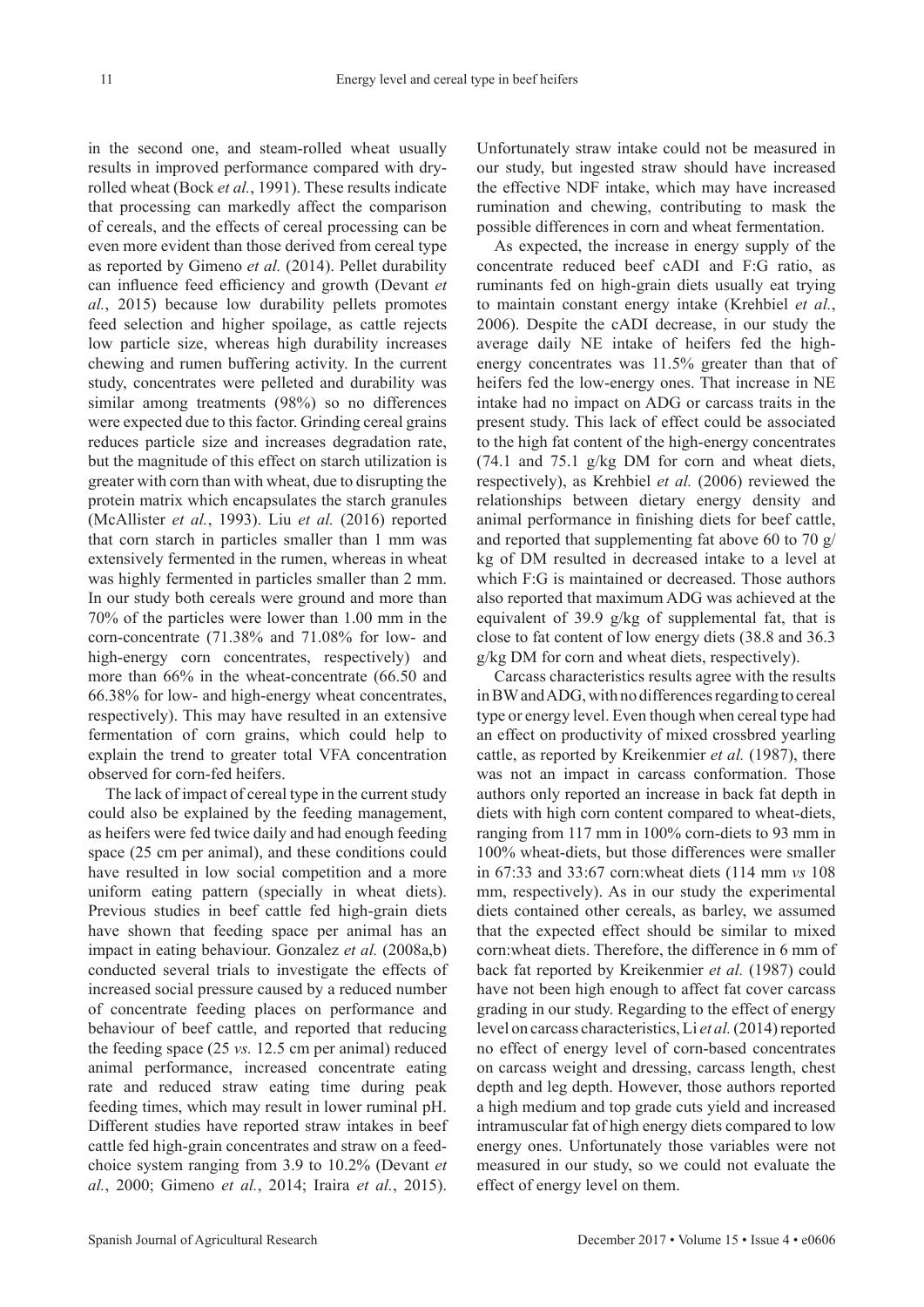### *In vitro* **incubations**

The *in vitro* trial was conducted to analyze the fermentation potential of the experimental concentrates under identical conditions (pH, concentrate to ruminal fluid ratio, retention time, etc.). Straw was not included as part of the incubated substrate because actual straw intake by heifers could not be determined. *In vitro* values were in the range of those previously reported for *in vitro* fermentation of high-concentrate diets (Tejido *et al.*, 2005; Mateos *et al.*, 2013). The lack of differences in fermentation due to the cereal type agrees quite well with the results observed *in vivo*. In contrast, more differences due to concentrate energy levels were detected *in vitro* than *in vivo*. Gas and total VFA production were 14.0 and 11.3% lower, respectively, for high-energy concentrates compared with the low-energy ones, which is consistent with the lower pH values observed for low-energy concentrates. These results indicate that high-energy concentrates were less fermented. Although low and highenergy concentrates had similar starch content, the high ether extract content of high-energy concentrate (74.5 *vs*. 35.5 g/kg DM for high- and low-energy concentrates, respectively) could affect its fermentation. High levels of fat (>50-60 g/kg DM) can negatively affect ruminal fermentation, as the free fatty acids resulting from the triglyceride hydrolysis are toxic for the cellulolytic bacteria (Maia *et al.*, 2007). This is in agreement with the lower acetate proportions observed for the high-energy concentrates (54.4 *vs.* 56.8 mol/100 mol for high and low-energy concentrates, respectively), as acetate is the main VFA resulting from fibre degradation. The greater isobutyrate, isovalerate and valerate proportions observed for the high-energy concentrates may also indicate a lower abundance and/or activity of the cellulolytic bacteria, as these minor VFA are specific nutrients for these bacteria and are required for cellulose digestion (Muller, 1987). Differences between *in vivo* and *in vitro* fermentation characteristics have been attributed to the high buffering in the batch cultures, lack of absorption and differences in solids retention time, among other factors (Mateos *et al.*, 2015). Moreover, absolute amounts of feed input (no straw was included in the *in vitro* fermentations) and solid/liquid ratios were different *in vivo* and in the *in vitro* cultures, and that may have also contributed to the differences in the variables measured.

Altogether, the results indicate that, under the conditions of this trial, substitution of wheat by corn had a minimal impact on animal performance and ruminal fermentation regardless of the energy level of the concentrate. Increasing the energy level of concentrates from 1,452 to 1,700 kcal NE/kg reduced significantly the concentrate to gain ratio, but had no significant impact on daily gain or carcass traits.

## **References**

- AOAC, 1999. Official Methods of Analysis, 16<sup>th</sup> ed. Assoc. Off. Anal. Chem. Int., Gaithersburg, MD, USA.
- Bacha F, 1991. Efecto de las características fisicoquímicas de los cereales y subproductos de molinería sobre la degradabilidad de las materias nitrogenadas. Tesis Doctoral. Universidad Politécnica de Madrid.
- Beauchemin K, Penner G, 2009. New developments in understanding ruminal acidosis in dairy cows. Tri-State Dairy Nutrition Conference, 21-22 Apr, pp: 1-12.
- Bock BJ, Brandt RT, Harmon DL, Andersons SJ, Elliott JK, Avery TB, 1991. Mixtures of wheat and high-moisture corn in finishing diets: feedlot performance and in situ rate of starch digestion in steers. J Anim Sci 69: 2703-2710. <https://doi.org/10.2527/1991.6972703x>
- BOE, 2013. Royal Decree 53/2013, of 1 February, establishing basic standards for the protection of animals used in experiments and for other scientific purposes, including education. Boletín Oficial del Estado, Spain, No. 34, 08/02/2013.
- Calsamiglia S, Blanch M, Ferret A, Moya D, 2012. Is subacute ruminal acidosis a pH related problem? Causes and tools for its control. Anim Feed Sci Technol 172: 42-50. [https://](https://doi.org/10.1016/j.anifeedsci.2011.12.007) [doi.org/10.1016/j.anifeedsci.2011.12.007](https://doi.org/10.1016/j.anifeedsci.2011.12.007)
- Carrasco C, Medel P, Fuentetaja A, Carro MD, 2012. Effect of malate form (acid or disodium/calcium salt) supplementation on performance, ruminal parameters and blood metabolites of feedlot cattle. Anim Feed Sci Technol 176: 140-149. [https://doi.org/10.1016/j.](https://doi.org/10.1016/j.anifeedsci.2012.07.017) [anifeedsci.2012.07.017](https://doi.org/10.1016/j.anifeedsci.2012.07.017)
- Carro MD, López S, Valdés C, Ovejero FJ, 1999. Effect of DL-malate on mixed ruminal microorganism fermentation using the rumen simulation technique (RUSITEC). Anim Feed Sci Technol 79: 279-288. [https://doi.org/10.1016/](https://doi.org/10.1016/S0377-8401(99)00034-6) [S0377-8401\(99\)00034-6](https://doi.org/10.1016/S0377-8401(99)00034-6)
- Corona L, Owens FN, Zinn RA, 2006. Impact of corn vitreousness and processing on site and extent of digestion by feedlot cattle. J Anim Sci 84: 3020-3031. [https://doi.](https://doi.org/10.2527/jas.2005-603) [org/10.2527/jas.2005-603](https://doi.org/10.2527/jas.2005-603)
- Danscher AM, Li S, Andersen PH, Khafipour E, Kristensen NB, Plaizier JC, 2015. Indicators of induced subacute ruminal acidosis (SARA) in Danish Holstein cows. Acta Vet Scand 57 (1): 39. [https://doi.org/10.1186/s13028-015-](https://doi.org/10.1186/s13028-015-0128-9) [0128-9](https://doi.org/10.1186/s13028-015-0128-9)
- de Blas C, Mateos GG, García-Rebollar P, 2010. Tablas FEDNA de composición y valor nutritivo de alimentos para la fabricación de piensos compuestos, 3th rev. ed. Fundación Española para el Desarrollo de la Nutrición Animal, Madrid.
- Devant M, Ferret A, Gasa J, Calsamiglia S, Casals R, 2000. Effects of protein concentration and degradability on performance, ruminal fermentation, and nitrogen metabolism in rapidly growing heifers fed high-concentrate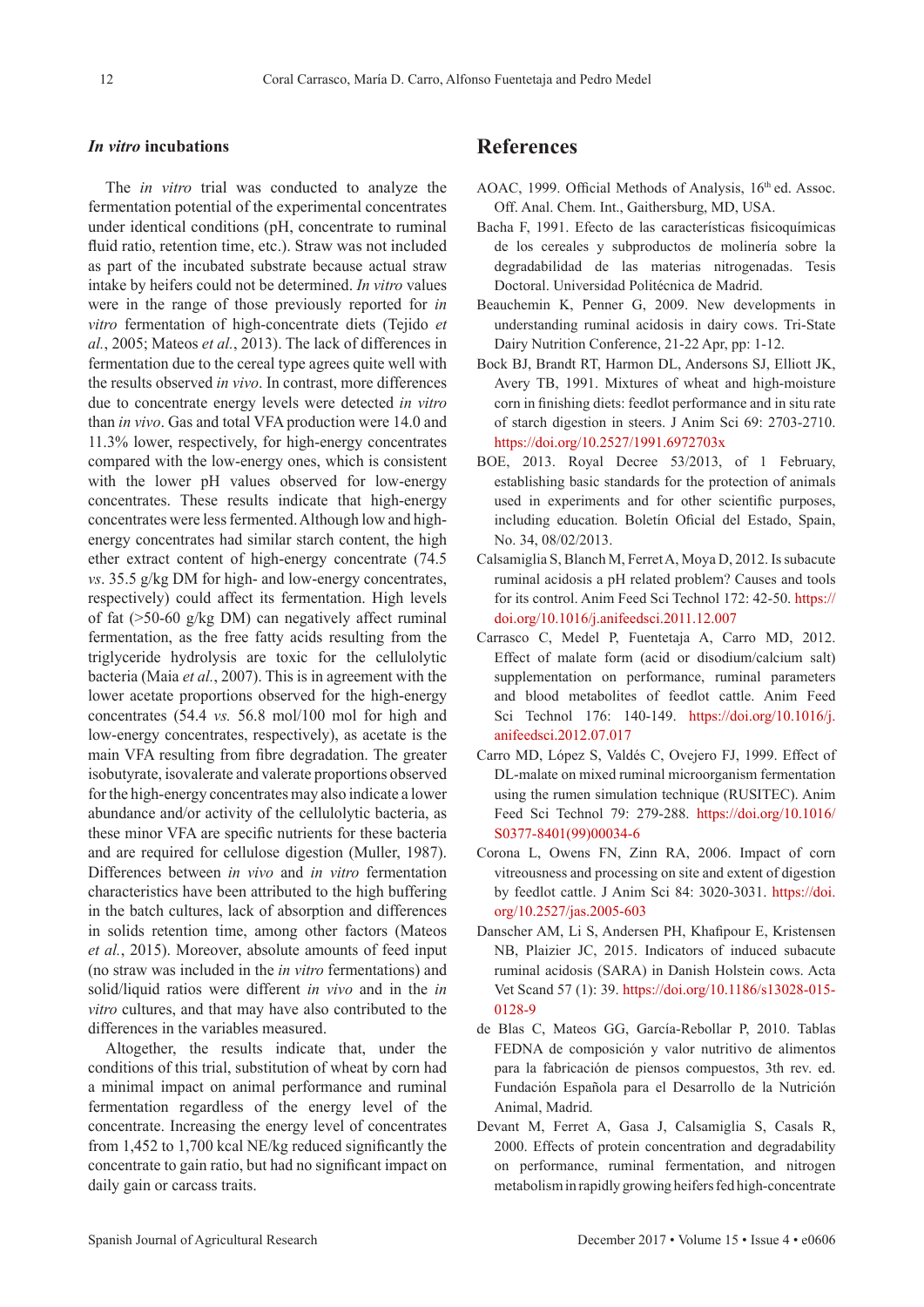diets from 100 to 230 kg body weight. J Anim Sci 78: 1667-1676.<https://doi.org/10.2527/2000.7861667x>

- Devant M, Bach A, Solé A, Quintana B, Verdú M, 2015. La importancia del manejo alimentario del ternero. I Jornada Fedna-Anembe, 25 Aniversario Nutrición de Rumiantes.
- Duffield T, Plaizier JC, Fairfield A, Bagg R, Vessie G, Dick P, Wilson J, Aramini J, McBride B, 2004. Comparison of techniques for measurement of rumen pH in lactating dairy cows. J Dairy Sci 87: 59-66. [https://doi.org/10.3168/](https://doi.org/10.3168/jds.S0022-0302(04)73142-2) [jds.S0022-0302\(04\)73142-2](https://doi.org/10.3168/jds.S0022-0302(04)73142-2)
- Ferraretto LF, Crump PM, Shaver RD, 2013. Effect of cereal grain type and corn grain harvesting and processing methods on intake, digestion, and milk production by dairy cows through a meta-analysis. J Dairy Sci 96: 533- 550.<https://doi.org/10.3168/jds.2012-5932>
- Fulton WR, Klopfenstein TJ, Britton RA, 1979. Adaptation to high concentrate diets by beef cattle. I. Adaptation to corn and wheat diets. J Anim Sci 49: 775-784. [https://doi.](https://doi.org/10.2527/jas1979.493775x) [org/10.2527/jas1979.493775x](https://doi.org/10.2527/jas1979.493775x)
- Gelberg HB, 2016. Alimentary system and the peritoneum, omentun, mesentery, and peritoneal cavity. In: Pathologic basis of veterinary disease expert consult, Chapter 7; Zachary JF, McGavin MD (eds.), pp: 324-411. Elsevier Health Sci, St. Louis. USA.
- Gimeno A, Dieste A, Al-Alami A, de-Vega A, Castrillo C, Fondevilla M, 2014. Effect of feed presentation form on the intake pattern, productive traits and rumen pH of beef cattle fed high concentrate diets. Span J Agric Res 12: 1105-1109. <https://doi.org/10.5424/sjar/2014124-6439>
- Goering MK, Van-Soest PJ, 1970. Forage fiber analysis (apparatus, reagents, procedures and some applications). Agricultural Handbook 379. Agr Res Serv USDA, Washington DC, USA. 24 pp.
- González LA, Ferret A, Manteca X, Ruiz-de-la-Torre JL, Calsamiglia S, Devant M, Bach A, 2008a. Performance, behavior, and welfare of Friesian eifers housed in pens with two, four, and eight individuals per concentrate feeding place. J Anim Sci 86: 1446-1458. [https://doi.](https://doi.org/10.2527/jas.2007-0675) [org/10.2527/jas.2007-0675](https://doi.org/10.2527/jas.2007-0675)
- González LA, Ferret A, Manteca X, Ruiz-de-la-Torre JL, Calsamiglia S, Devant M, Bach A, 2008b. Effect of the number of concentrate feeding places per pen on performance, behavior, and welfare indicators of Friesian calves during the first month after arrival at the feedlot. J Anim Sci 86: 419-431. [https://doi.org/10.2527/jas.2007-](https://doi.org/10.2527/jas.2007-0362) [0362](https://doi.org/10.2527/jas.2007-0362)
- Gozho GN, Mutsvangwa T, 2008. Influence of carbohydrate source on ruminal fermentation characteristics, performance, and microbial protein synthesis in dairy cows. J Dairy Sci 91: 2726-2735. [https://doi.org/10.3168/](https://doi.org/10.3168/jds.2007-0809) [jds.2007-0809](https://doi.org/10.3168/jds.2007-0809)
- Iraira SP, Madruga A, Pérez-Juan M, Ruiz-de-la-Torre JL, Rodríguez-Prado M, Calsamiglia S, Ferret A, 2015. Performance, behaviour and meat quality of beef heifers

fed concentrate and straw offered as total mixed ration or free-choice. Span J Agric Res 13: e0610. [https://doi.](https://doi.org/10.5424/sjar/2015134-8003) [org/10.5424/sjar/2015134-8003](https://doi.org/10.5424/sjar/2015134-8003)

- Khan MA, Lee HJ, Lee WS, Kim HS, Kim HB, Park SB, Baek KS, Ha JK, Choi YJ, 2008. Starch source evaluation in calf starter: II. Ruminal parameters, rumen development, nutrient digestibilities, and nitrogen utilization in Holstein calves. J Dairy Sci 91: 1140-1149. <https://doi.org/10.3168/jds.2007-0337>
- Krehbiel CR, Cranston JJ, McCurdy MP, 2006. An upper limit for caloric density of finishing diets. J Anim Sci 84: E34-E49. [https://doi.org/10.2527/2006.8413\\_supplE34x](https://doi.org/10.2527/2006.8413_supplE34x)
- Kreikemeier KK, Stock RA, Briok DR, Brim RA, 1987. Feeding combinations of dry corn and wheat to finishing lambs and cattle. J Anim Sci 65: 1647-1654. [https://doi.](https://doi.org/10.2527/jas1987.6561647x) [org/10.2527/jas1987.6561647x](https://doi.org/10.2527/jas1987.6561647x)
- Li L, Zhu Y, Wang X, He Y, Cao B, 2014. Effects of different dietary energy and protein levels and sex on growth performance, carcass characteristics and meat quality of F1 Angus x Chinese Xiangxi yellow cattle. J Anim Sci Biotechnol 5: 21. [https://doi.org/10.1186/2049-1891-5-21](https://doi.org/10.1186/2049-1891-5-21 )
- Liu Y, Zhao H, Liu X, You W, Cheng H, Wan F, Zhang X, 2016. Substitution of wheat for corn in beef cattle diets: digestibility, digestive enzyme activities, serum metabolite contents and ruminal fermentation. Asian Australas J Anim Sci 29: 1424-1431. [https://doi.](https://doi.org/10.5713/ajas.15.0866) [org/10.5713/ajas.15.0866](https://doi.org/10.5713/ajas.15.0866)
- Maia MR, Chaudhary LC, Figueres L, Wallace RJ, 2007. Metabolism of polyunsaturated fatty acids and their toxicity to the microflora of the rumen. A van Leeuw J Microb 91: 303-314.
- Mateos I, Ranilla MJ, Tejido ML, Saro C, Kamel C, Carro MD, 2013. The influence of diet on the effectiveness of garlic oil and cinnamaldehyde to manipulate *in vitro* ruminal fermentation and methane production. Anim Prod Sci 53: 299-307.<https://doi.org/10.1071/AN12167>
- Mateos I, Ranilla MJ, Saro C, Carro MD, 2015. Comparison of fermentation characteristics and bacterial diversity in the rumen of sheep and batch cultures of rumen microorganisms. J Agric Sci 153: 1097-1106. [https://doi.](https://doi.org/10.1017/S0021859615000167) [org/10.1017/S0021859615000167](https://doi.org/10.1017/S0021859615000167)
- McAllister TA, Phillippe RC, Rode LM, Cheng KJ, 1993. Effect of the protein matrix on the digestion of cereal grains by ruminal microorganisms. J Anim Sci 71: 205- 212. <https://doi.org/10.2527/1993.711205x>
- McAllister TA, Gibb DJ, Beauchemin KA, Wang Y, 2006. Starch type and ruminal digestion. In: Cattle grain processing symposium, pp: 30-41. Tulsa, Oklahoma State Univ, USA.
- Muller LD, 1987. Branched chain fatty acids (isoacids) and valeric acid for ruminants. Prof Anim Sci 3: 9-12. [https://](https://doi.org/10.15232/S1080-7446(15)32370-6) [doi.org/10.15232/S1080-7446\(15\)32370-6](https://doi.org/10.15232/S1080-7446(15)32370-6)
- Nockels CF, Kintner LD, Pfander WH, 1966. Influence of ration on morphology, histology, and trace mineral content